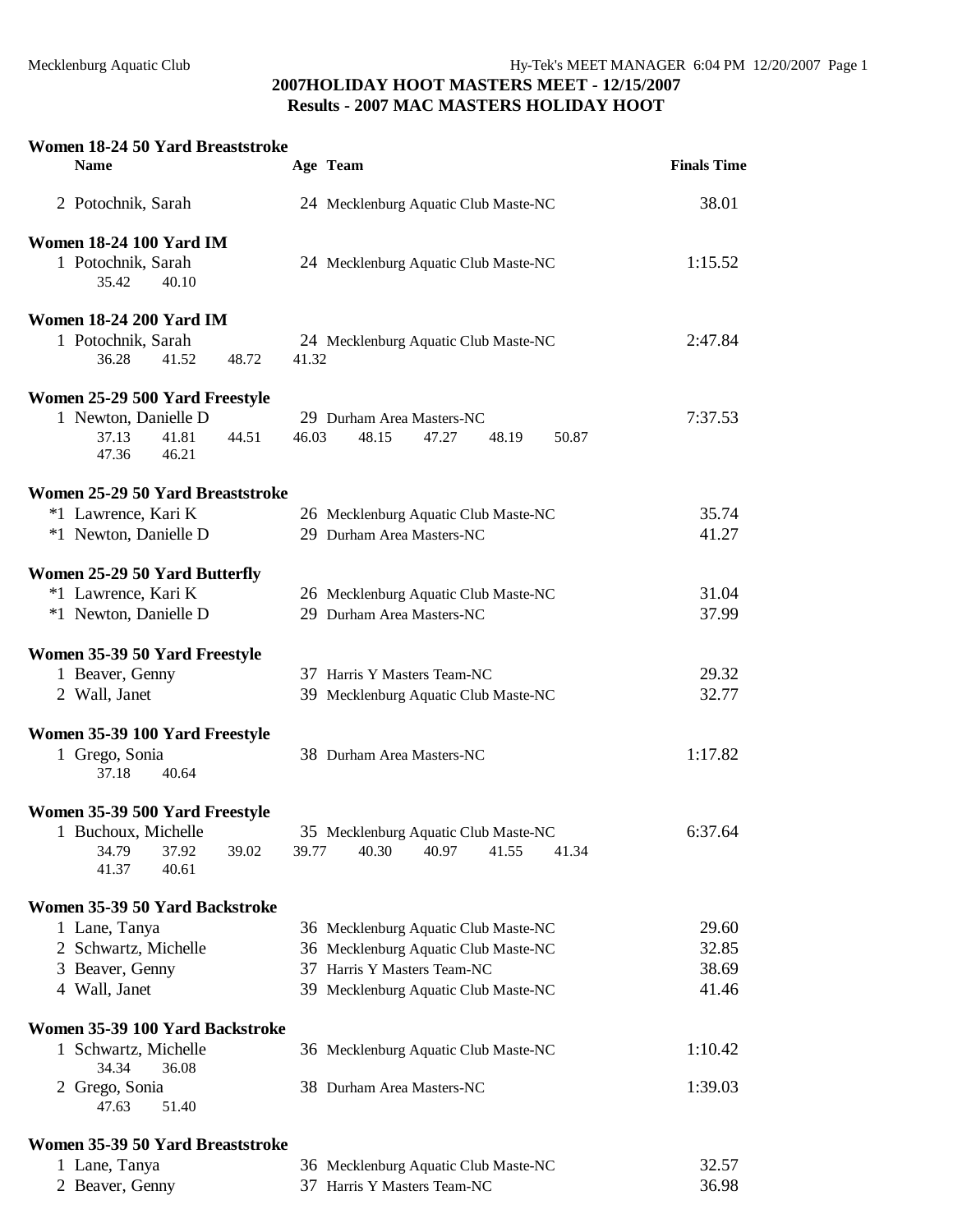|                                                | - 2007 мле млетено пошват поот                |         |
|------------------------------------------------|-----------------------------------------------|---------|
| 3 Buchoux, Michelle                            | 35 Mecklenburg Aquatic Club Maste-NC          | 40.51   |
| 4 Wall, Janet                                  | 39 Mecklenburg Aquatic Club Maste-NC          | 46.56   |
| Women 35-39 100 Yard Breaststroke              |                                               |         |
| 1 Buchoux, Michelle<br>41.94<br>46.56          | 35 Mecklenburg Aquatic Club Maste-NC          | 1:28.50 |
| Women 35-39 50 Yard Butterfly                  |                                               |         |
| 1 Schwartz, Michelle                           | 36 Mecklenburg Aquatic Club Maste-NC          | 31.50   |
| Women 35-39 100 Yard Butterfly                 |                                               |         |
| 1 Schwartz, Michelle<br>31.87<br>36.86         | 36 Mecklenburg Aquatic Club Maste-NC          | 1:08.73 |
| <b>Women 35-39 100 Yard IM</b>                 |                                               |         |
| 1 Beaver, Genny<br>35.53<br>37.90              | 37 Harris Y Masters Team-NC                   | 1:13.43 |
| 2 Buchoux, Michelle<br>39.41<br>42.31          | 35 Mecklenburg Aquatic Club Maste-NC          | 1:21.72 |
| <b>Women 35-39 200 Yard IM</b>                 |                                               |         |
| 1 Lane, Tanya<br>30.29<br>35.03<br>41.06       | 36 Mecklenburg Aquatic Club Maste-NC<br>33.63 | 2:20.01 |
| 2 Buchoux, Michelle<br>38.40<br>45.06<br>49.35 | 35 Mecklenburg Aquatic Club Maste-NC<br>40.35 | 2:53.16 |
| Women 40-44 50 Yard Freestyle                  |                                               |         |
| 1 Williams, Maria L                            | 43 Unattached                                 | 27.33   |
| 2 Dore, Mary                                   | 44 Harris Y Masters Team-NC                   | 29.29   |
| 3 Bear, Shelley                                | 40 Stingray Aquatics Masters-NC               | 30.97   |
| 4 McCann, Beth                                 | 41 Stingray Aquatics Masters-NC               | 32.84   |
| 5 Sanford, Cindy                               | 43 Mecklenburg Aquatic Club Maste-NC          | 33.52   |
| 6 Rodriguez, Amy                               | 40 Stingray Aquatics Masters-NC               | 35.05   |
| Women 40-44 100 Yard Freestyle                 |                                               |         |
| 1 Williams, Maria L<br>28.58<br>30.80          | 43 Unattached                                 | 59.38   |
| 2 Dore, Mary<br>30.36<br>32.60                 | 44 Harris Y Masters Team-NC                   | 1:02.96 |
| 3 Gillman, Regina<br>31.14<br>33.96            | 41 Mecklenburg Aquatic Club Maste-NC          | 1:05.10 |
| 4 Bear, Shelley<br>32.48<br>36.38              | 40 Stingray Aquatics Masters-NC               | 1:08.86 |
| 5 Cole, Kim<br>35.59<br>37.83                  | 44 Lowes YMCA Masters-NC                      | 1:13.42 |
| 6 Sanford, Cindy<br>36.37<br>41.49             | 43 Mecklenburg Aquatic Club Maste-NC          | 1:17.86 |
| 7 McCann, Beth<br>36.69<br>42.28               | 41 Stingray Aquatics Masters-NC               | 1:18.97 |
| 8 Rodriguez, Amy<br>37.29<br>43.75             | 40 Stingray Aquatics Masters-NC               | 1:21.04 |

#### **Women 40-44 500 Yard Freestyle**

| 1 Williams, Maria L |  | 43 Unattached                                   |  |  |  | 5:46.96 |  |
|---------------------|--|-------------------------------------------------|--|--|--|---------|--|
|                     |  | 30.37 33.92 35.18 35.83 35.80 35.66 35.80 35.50 |  |  |  |         |  |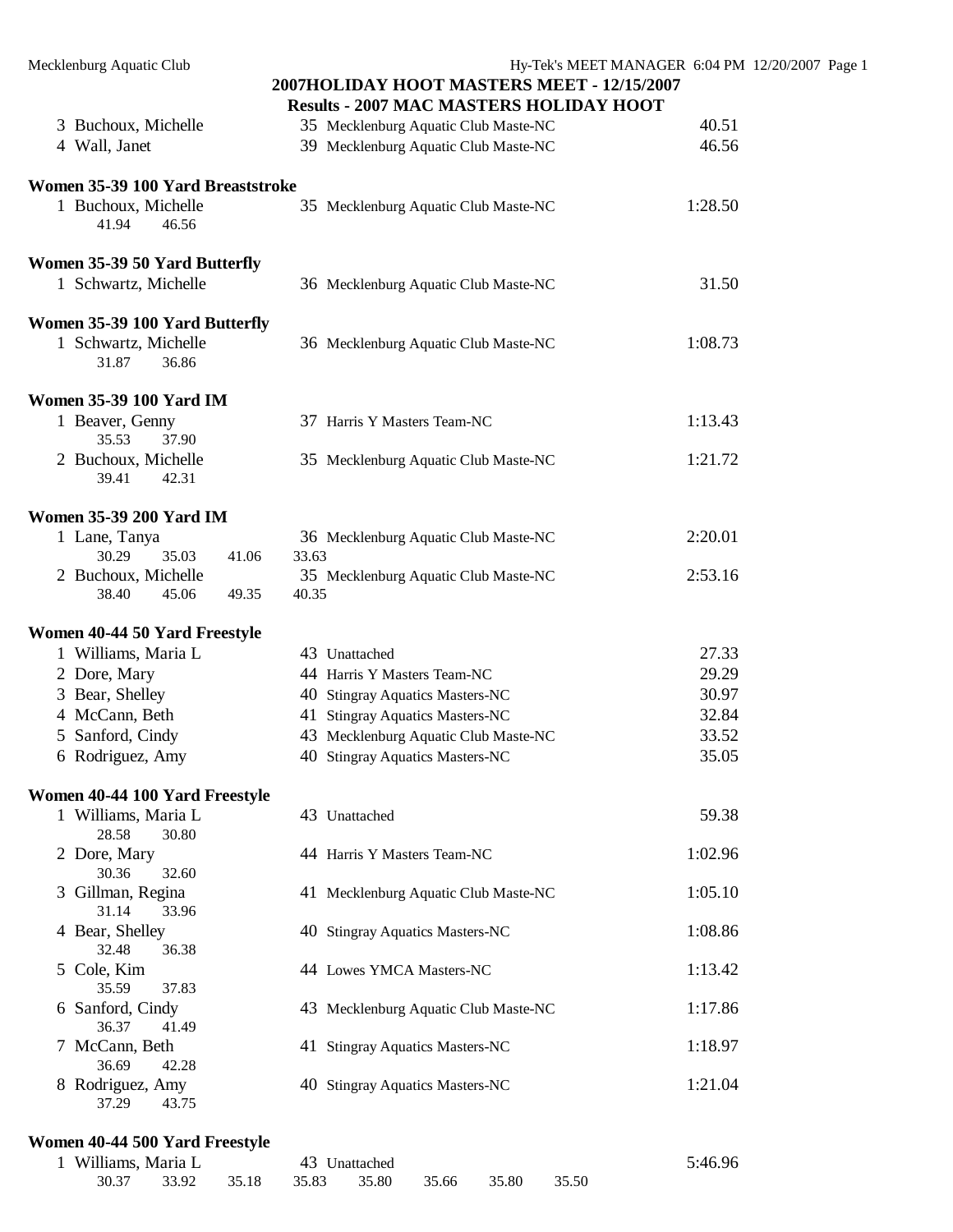| 35.48                                | 33.42          |       |       |               |                                      |       |       |         |
|--------------------------------------|----------------|-------|-------|---------------|--------------------------------------|-------|-------|---------|
| 2 Dore, Mary                         |                |       |       |               | 44 Harris Y Masters Team-NC          |       |       | 6:13.98 |
| 32.79<br>38.50                       | 36.64<br>36.38 | 37.53 | 38.29 | 38.69         | 38.71                                | 38.27 | 38.18 |         |
| 3 Gillman, Regina                    |                |       |       |               | 41 Mecklenburg Aquatic Club Maste-NC |       |       | 6:26.13 |
| 33.75<br>40.78                       | 36.23<br>39.60 | 37.50 | 38.72 | 39.14         | 39.32                                | 40.03 | 41.06 |         |
| (Women 40-44 500 Yard Freestyle)     |                |       |       |               |                                      |       |       |         |
| 4 Cole, Kim                          |                |       |       |               | 44 Lowes YMCA Masters-NC             |       |       | 7:23.47 |
| 38.20<br>45.57                       | 41.57<br>43.13 | 44.87 | 45.64 | 46.03         | 45.89                                | 46.57 | 46.00 |         |
| 5 Sanford, Cindy                     |                |       |       |               | 43 Mecklenburg Aquatic Club Maste-NC |       |       | 9:17.04 |
| 45.43<br>58.50                       | 49.61<br>51.29 | 54.34 | 58.46 | 59.38         | 1:01.21                              | 59.20 | 59.62 |         |
| Women 40-44 50 Yard Backstroke       |                |       |       |               |                                      |       |       |         |
| 1 McCann, Beth                       |                |       |       |               | 41 Stingray Aquatics Masters-NC      |       |       | 42.87   |
| Women 40-44 100 Yard Backstroke      |                |       |       |               |                                      |       |       |         |
| 1 Gillman, Regina<br>36.01           | 37.35          |       |       |               | 41 Mecklenburg Aquatic Club Maste-NC |       |       | 1:13.36 |
| Women 40-44 50 Yard Breaststroke     |                |       |       |               |                                      |       |       |         |
| 1 Bear, Shelley                      |                |       |       |               | 40 Stingray Aquatics Masters-NC      |       |       | 39.57   |
| 2 Rodriguez, Amy                     |                |       |       |               | 40 Stingray Aquatics Masters-NC      |       |       | 42.80   |
| 3 Sanford, Cindy                     |                |       |       |               | 43 Mecklenburg Aquatic Club Maste-NC |       |       | 45.35   |
| <b>Women 40-44 50 Yard Butterfly</b> |                |       |       |               |                                      |       |       |         |
| 1 Williams, Maria L                  |                |       |       | 43 Unattached |                                      |       |       | 31.25   |
| 2 Bear, Shelley                      |                |       |       |               | 40 Stingray Aquatics Masters-NC      |       |       | 34.46   |
| 3 McCann, Beth                       |                |       |       |               | 41 Stingray Aquatics Masters-NC      |       |       | 38.17   |
| 4 Rodriguez, Amy                     |                |       |       |               | 40 Stingray Aquatics Masters-NC      |       |       | 41.50   |
| Women 40-44 100 Yard Butterfly       |                |       |       |               |                                      |       |       |         |
| 1 Williams, Maria L<br>32.92         | 39.45          |       |       | 43 Unattached |                                      |       |       | 1:12.37 |
| 2 Dore, Mary<br>35.93                | 39.55          |       |       |               | 44 Harris Y Masters Team-NC          |       |       | 1:15.48 |
| <b>Women 40-44 100 Yard IM</b>       |                |       |       |               |                                      |       |       |         |
| 1 Gillman, Regina                    |                |       |       |               | 41 Mecklenburg Aquatic Club Maste-NC |       |       | 1:11.78 |
| 2 Bear, Shelley<br>35.92             | 41.72          |       |       |               | 40 Stingray Aquatics Masters-NC      |       |       | 1:17.64 |
| 3 McCann, Beth<br>40.87              | 49.44          |       |       |               | 41 Stingray Aquatics Masters-NC      |       |       | 1:30.31 |
| 4 Rodriguez, Amy<br>43.54            | 48.35          |       |       |               | 40 Stingray Aquatics Masters-NC      |       |       | 1:31.89 |
| <b>Women 40-44 200 Yard IM</b>       |                |       |       |               |                                      |       |       |         |
| 1 Gillman, Regina                    |                |       |       |               | 41 Mecklenburg Aquatic Club Maste-NC |       |       | 2:34.46 |
| 33.64                                | 39.53          | 43.69 | 37.60 |               |                                      |       |       |         |
| 2 Dore, Mary                         | 43.71          | 48.64 | 35.19 |               | 44 Harris Y Masters Team-NC          |       |       | 2:43.41 |
| 35.87                                |                |       |       |               |                                      |       |       |         |

#### **Women 45-49 50 Yard Freestyle**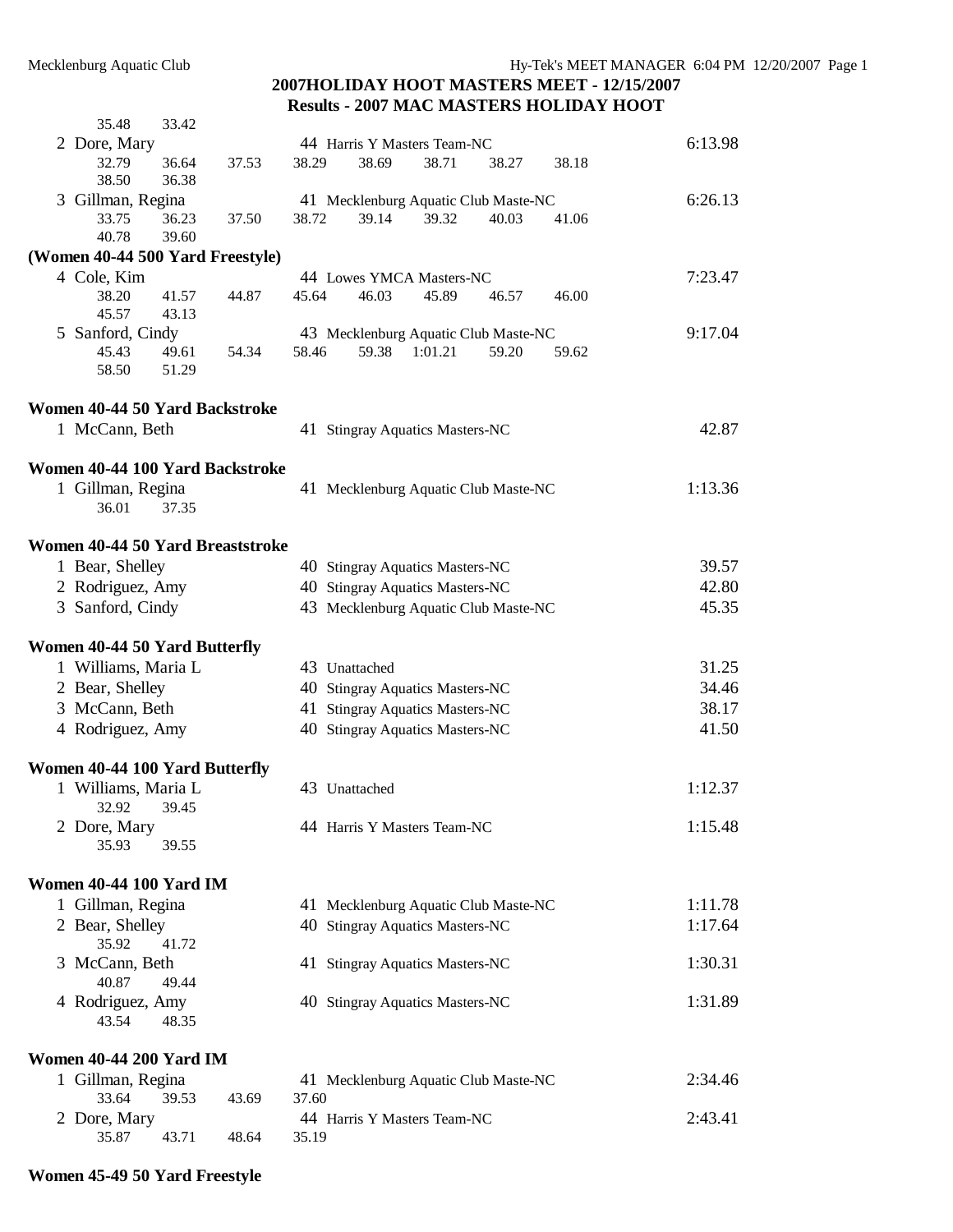| 1 Woodard, Alis R                                     |                                                              |         |
|-------------------------------------------------------|--------------------------------------------------------------|---------|
|                                                       | 47 Mecklenburg Aquatic Club Maste-NC                         | 30.22   |
| 2 Darmody, Karen                                      | 47 Mecklenburg Aquatic Club Maste-NC                         | 33.99   |
| 3 Roeth, Cynthia                                      | 46 Mecklenburg Aquatic Club Maste-NC                         | 35.21   |
| 4 Brock, Maureen                                      | 47 Mecklenburg Aquatic Club Maste-NC                         | 40.60   |
|                                                       |                                                              |         |
| Women 45-49 100 Yard Freestyle                        |                                                              |         |
| 1 Woodard, Alis R                                     | 47 Mecklenburg Aquatic Club Maste-NC                         | 1:07.61 |
| 32.91<br>34.70                                        |                                                              |         |
| (Women 45-49 100 Yard Freestyle)                      |                                                              |         |
| 2 Webster, Mary<br>33.02<br>34.90                     | 48 Mecklenburg Aquatic Club Maste-NC                         | 1:07.92 |
| 3 Brock, Maureen<br>42.13<br>47.22                    | 47 Mecklenburg Aquatic Club Maste-NC                         | 1:29.35 |
| Women 45-49 500 Yard Freestyle                        |                                                              |         |
| 1 Woodard, Alis R                                     | 47 Mecklenburg Aquatic Club Maste-NC                         | 6:53.87 |
| 38.88<br>40.64<br>41.80                               | 42.38<br>42.45<br>42.22<br>42.14<br>42.05                    |         |
| 41.50<br>39.81                                        |                                                              |         |
| 2 Darmody, Karen                                      | 47 Mecklenburg Aquatic Club Maste-NC                         | 7:46.86 |
| 3 Brock, Maureen                                      | 47 Mecklenburg Aquatic Club Maste-NC                         | 9:27.74 |
| 57.26<br>45.07<br>53.73                               | 58.58<br>2:59.25                                             |         |
| 58.60<br>56.01                                        |                                                              |         |
|                                                       |                                                              |         |
| Women 45-49 50 Yard Backstroke                        |                                                              | 38.24   |
| 1 Woodard, Alis R                                     | 47 Mecklenburg Aquatic Club Maste-NC                         | 45.88   |
| 2 Roeth, Cynthia                                      | 46 Mecklenburg Aquatic Club Maste-NC                         |         |
| Women 45-49 100 Yard Backstroke                       |                                                              |         |
| 1 Woodard, Alis R                                     | 47 Mecklenburg Aquatic Club Maste-NC                         | 1:23.73 |
|                                                       |                                                              |         |
| 40.98<br>42.75                                        |                                                              |         |
|                                                       |                                                              |         |
| Women 45-49 50 Yard Breaststroke                      |                                                              |         |
| 1 Darmody, Karen                                      | 47 Mecklenburg Aquatic Club Maste-NC                         | 49.38   |
| --- Brock, Maureen                                    | 47 Mecklenburg Aquatic Club Maste-NC                         | DQ      |
|                                                       |                                                              |         |
| Women 45-49 100 Yard Breaststroke                     |                                                              |         |
| 1 Brock, Maureen                                      | 47 Mecklenburg Aquatic Club Maste-NC                         | 1:47.56 |
| 48.37<br>59.19                                        |                                                              |         |
|                                                       |                                                              |         |
| Women 45-49 50 Yard Butterfly                         |                                                              |         |
| 1 Battle, Ruth                                        | 45 Asheville Masters Swimming-NC                             | 29.48   |
| <b>Women 45-49 100 Yard IM</b>                        |                                                              |         |
| 1 Roeth, Cynthia                                      | 46 Mecklenburg Aquatic Club Maste-NC                         | 1:33.92 |
| 44.37<br>49.55                                        |                                                              |         |
|                                                       |                                                              |         |
| <b>Women 45-49 200 Yard IM</b>                        |                                                              |         |
| 1 Webster, Mary                                       | 48 Mecklenburg Aquatic Club Maste-NC                         | 2:58.37 |
| 46.43<br>36.17<br>54.86                               | 40.91                                                        |         |
|                                                       |                                                              |         |
| Women 50-54 50 Yard Freestyle<br>1 Dmodrowski, Halina |                                                              | 33.91   |
| 2 Garrou, Terri                                       | 50 Mecklenburg Aquatic Club Maste-NC<br>50 Lenoir Masters-NC | 37.25   |

**Women 50-54 100 Yard Freestyle**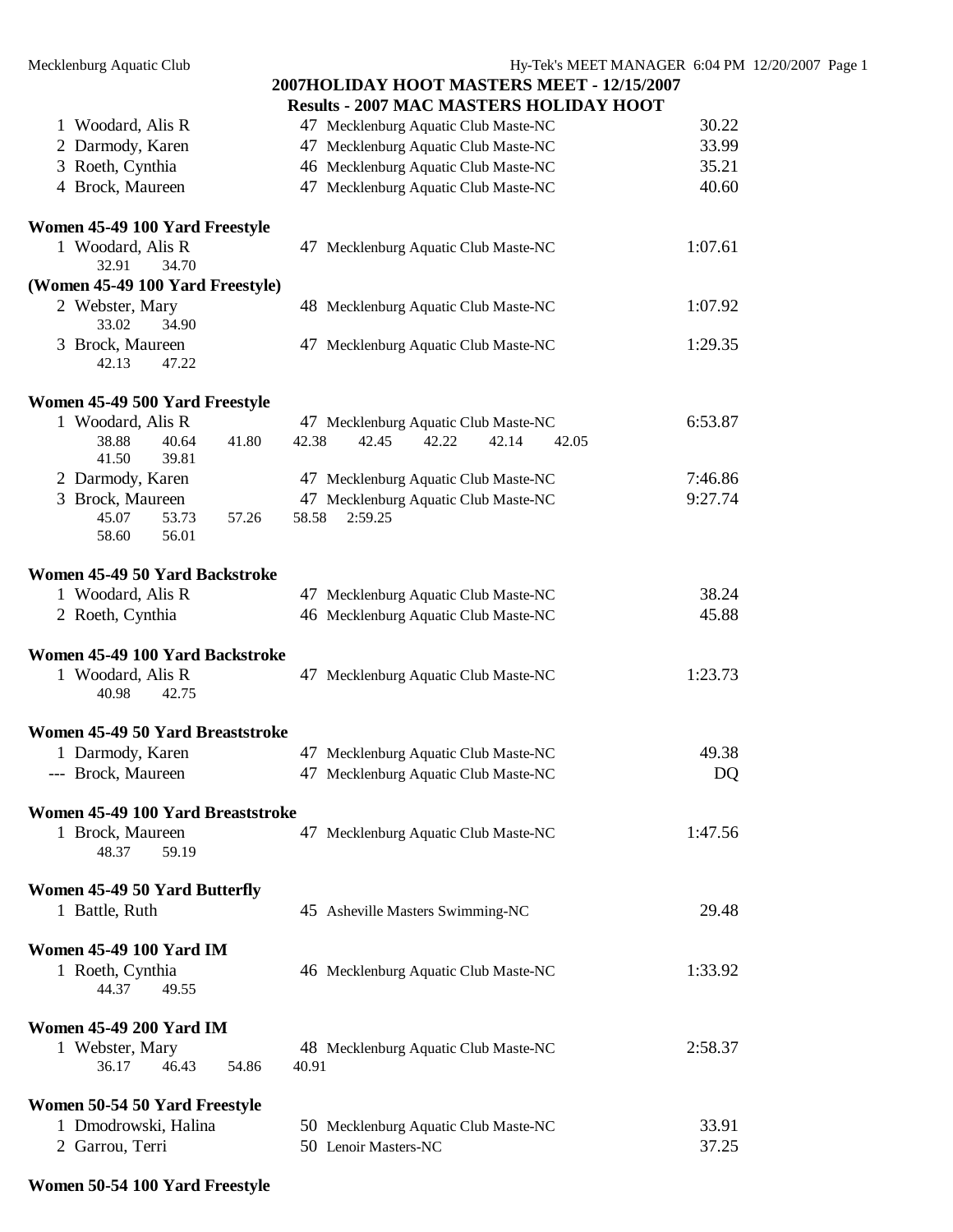| 1 Dmodrowski, Halina | 50 Mecklenburg Aquatic Club Maste-NC | 1:19.90 |
|----------------------|--------------------------------------|---------|
| 2 Smith, Allison     | 53 North Carolina Masters Swimmin-NC | 1:23.80 |
| 38.92 44.88          |                                      |         |
| 3 Garrou, Terri      | 50 Lenoir Masters-NC                 | 1:23.98 |
| 39.63<br>44.35       |                                      |         |
| 4 Andersen, Kathy    | 52 Mecklenburg Aquatic Club Maste-NC | 1:30.40 |
| 44.34<br>46.06       |                                      |         |

#### **Women 50-54 500 Yard Freestyle**

| Smith, Allison       |       |       |       |       | 53 North Carolina Masters Swimmin-NC |       |               | 8:13.58 |
|----------------------|-------|-------|-------|-------|--------------------------------------|-------|---------------|---------|
| 45.74                | 48.85 | 49.79 | 49.85 | 50.61 | 50.74                                | 50.84 | 50.60         |         |
| 49.81                | 46.75 |       |       |       |                                      |       |               |         |
| 2 Dmodrowski, Halina |       |       |       |       | 50 Mecklenburg Aquatic Club Maste-NC |       |               | 8:52.78 |
| 40.94                | 45.60 | 51.59 | 56.27 | 55.63 | 1:59.27                              |       | 55.52 1:47.96 |         |
| 3 Andersen, Kathy    |       |       |       |       | 52 Mecklenburg Aquatic Club Maste-NC |       |               | 8:58.11 |
| 46.86                | 53.24 | 54.60 | 55.10 | 55.98 | 54.75                                | 55.33 | 54.29         |         |
| 53.91                | 54.05 |       |       |       |                                      |       |               |         |
|                      |       |       |       |       |                                      |       |               |         |

| Women 50-54 50 Yard Breaststroke |                                      |       |
|----------------------------------|--------------------------------------|-------|
| 1 Andersen, Kathy                | 52 Mecklenburg Aquatic Club Maste-NC | 48.29 |
| 2 Dmodrowski, Halina             | 50 Mecklenburg Aquatic Club Maste-NC | 51.26 |

#### **Women 50-54 100 Yard Breaststroke**

| 1 Andersen, Kathy | 52 Mecklenburg Aquatic Club Maste-NC | 1:48.78 |
|-------------------|--------------------------------------|---------|
| 56.74<br>52.04    |                                      |         |

#### **Women 50-54 50 Yard Butterfly**

| 1 Garrou, Terri  | 50 Lenoir Masters-NC                 | 44.59 |
|------------------|--------------------------------------|-------|
| 2 Smith, Allison | 53 North Carolina Masters Swimmin-NC | 52.00 |

#### **Women 50-54 100 Yard Butterfly**

| 1 Garrou, Terri | 50 Lenoir Masters-NC | 1:46.16 |
|-----------------|----------------------|---------|
| 49.47<br>56.69  |                      |         |

#### **Women 50-54 100 Yard IM**

| 1 Garrou, Terri  | 50 Lenoir Masters-NC                 | 1:39.25 |
|------------------|--------------------------------------|---------|
| 46.58<br>52.67   |                                      |         |
| 2 Smith, Allison | 53 North Carolina Masters Swimmin-NC | 1:47.70 |
| 56.24<br>51.46   |                                      |         |

#### **Women 50-54 200 Yard IM**

| 1 Smith, Allison  |                    | 53 North Carolina Masters Swimmin-NC | 3:43.16 |
|-------------------|--------------------|--------------------------------------|---------|
| 53.23             | - 56.44<br>1:09.05 | 44.44                                |         |
| 2 Andersen, Kathy |                    | 52 Mecklenburg Aquatic Club Maste-NC | 3:43.95 |
| 49.74 1:04.86     | 58.90              | 50.45                                |         |

### **Women 80-84 50 Yard Breaststroke**

| 1 Dockendorf, Pat                  | 80 Raleigh Area Masters-NC           | 1:18.31 |
|------------------------------------|--------------------------------------|---------|
| <b>Men 25-29 50 Yard Freestyle</b> |                                      |         |
| 1 Renew, Guy                       | 27 Hilton Head Aquatics Cllub-NC     | 24.95   |
| 2 Glass, Ryan                      | 29 Mecklenburg Aquatic Club Maste-NC | 25.03   |
| 3 Caruth, Joseph                   | 26 Durham Area Masters-NC            | 26.84   |

#### **Men 25-29 100 Yard Freestyle**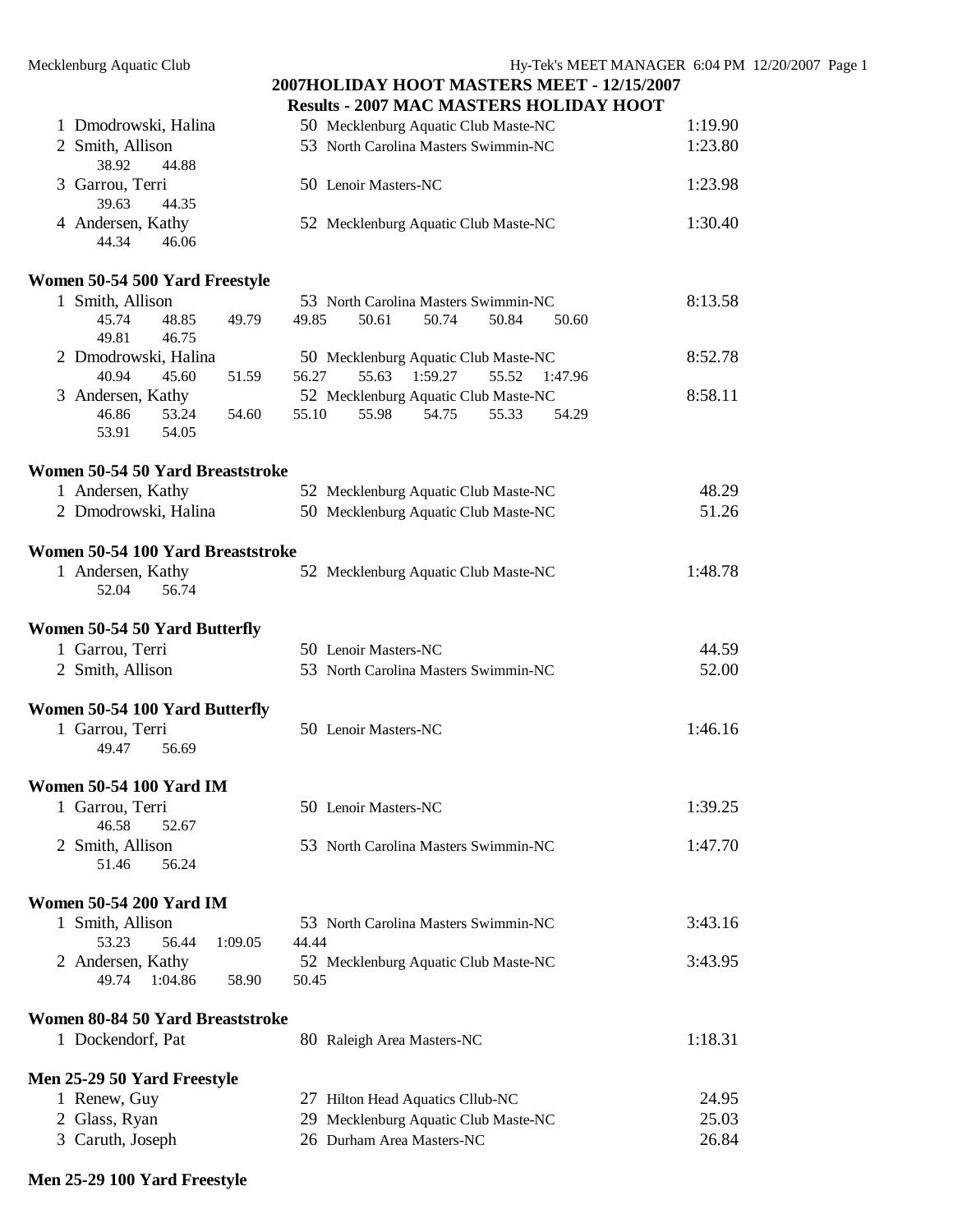| 1 Renew, Guy<br>26.86<br>28.94                       | 27 Hilton Head Aquatics Cllub-NC                                                  | 55.80   |
|------------------------------------------------------|-----------------------------------------------------------------------------------|---------|
| 2 Glass, Ryan                                        | 29 Mecklenburg Aquatic Club Maste-NC                                              | 58.76   |
| 28.22<br>30.54<br>3 Caruth, Joseph<br>29.87<br>32.87 | 26 Durham Area Masters-NC                                                         | 1:02.74 |
| Men 25-29 500 Yard Freestyle<br>1 Renew, Guy         | 27 Hilton Head Aquatics Cllub-NC                                                  | 5:41.12 |
| 30.07<br>34.17<br>34.61<br>34.61<br>32.34            | 34.71<br>35.21<br>35.26<br>35.21<br>34.93                                         |         |
| Men 25-29 50 Yard Backstroke<br>1 Caruth, Joseph     | 26 Durham Area Masters-NC                                                         | 35.72   |
|                                                      |                                                                                   |         |
| Men 25-29 50 Yard Breaststroke                       |                                                                                   |         |
| 1 Glass, Ryan                                        | 29 Mecklenburg Aquatic Club Maste-NC                                              | 33.34   |
| 2 Caruth, Joseph                                     | 26 Durham Area Masters-NC                                                         | 37.63   |
| Men 25-29 100 Yard Breaststroke                      |                                                                                   |         |
| 1 Glass, Ryan                                        | 29 Mecklenburg Aquatic Club Maste-NC                                              | 1:15.06 |
| 34.60<br>40.46                                       |                                                                                   |         |
| Men 25-29 50 Yard Butterfly                          |                                                                                   |         |
| 1 Renew, Guy                                         | 27 Hilton Head Aquatics Cllub-NC                                                  | 29.63   |
|                                                      |                                                                                   |         |
| <b>Men 25-29 100 Yard IM</b>                         |                                                                                   |         |
| 1 Renew, Guy                                         | 27 Hilton Head Aquatics Cllub-NC                                                  | 1:09.45 |
| 32.16<br>37.29                                       |                                                                                   |         |
| Men 30-34 50 Yard Freestyle                          |                                                                                   |         |
| 1 McGarity, James                                    | 31 Swim Kentucky-NC                                                               | 23.26   |
| 2 Sacerio, Carlos                                    | 33 Raleigh Area Masters-NC                                                        | 23.93   |
| 3 Terndrup, Seth                                     | 31 Mecklenburg Aquatic Club Maste-NC                                              | 24.21   |
| Men 30-34 100 Yard Freestyle                         |                                                                                   |         |
| 1 McGarity, James                                    | 31 Swim Kentucky-NC                                                               | 51.01   |
| 24.46<br>26.55                                       |                                                                                   |         |
| 2 Sacerio, Carlos                                    | 33 Raleigh Area Masters-NC                                                        | 54.90   |
| 26.16<br>28.74<br>3 Terndrup, Seth                   | 31 Mecklenburg Aquatic Club Maste-NC                                              | 56.81   |
| 27.63<br>29.18                                       |                                                                                   |         |
|                                                      |                                                                                   |         |
| Men 30-34 500 Yard Freestyle                         |                                                                                   |         |
| 1 Terndrup, Seth<br>31.18<br>34.75<br>36.05          | 31 Mecklenburg Aquatic Club Maste-NC<br>36.66<br>36.58<br>37.10<br>36.88<br>36.02 | 5:56.85 |
| 35.58<br>36.05                                       |                                                                                   |         |
|                                                      |                                                                                   |         |
| Men 30-34 50 Yard Breaststroke<br>1 McGarity, James  | 31 Swim Kentucky-NC                                                               | 29.18   |
|                                                      |                                                                                   |         |
| Men 30-34 100 Yard Breaststroke                      |                                                                                   |         |
| 1 Terndrup, Seth                                     | 31 Mecklenburg Aquatic Club Maste-NC                                              | 1:13.10 |
| 35.15<br>37.95                                       |                                                                                   |         |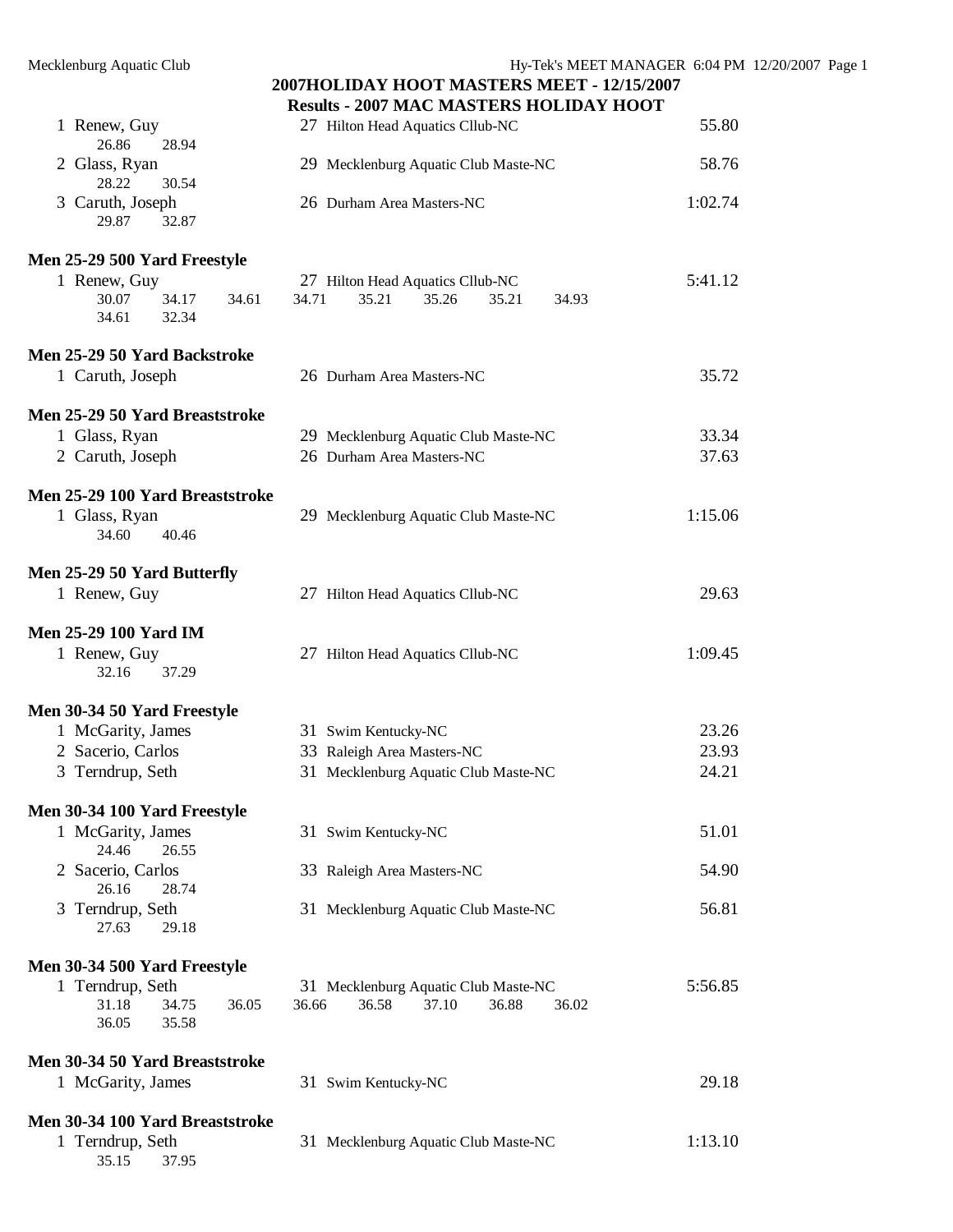#### **2007HOLIDAY HOOT MASTERS MEET - 12/15/2007 Results - 2007 MAC MASTERS HOLIDAY HOOT**

|   | Men 30-34 50 Yard Butterfly    |                |       |       |                     |                                 |                                      |       |         |
|---|--------------------------------|----------------|-------|-------|---------------------|---------------------------------|--------------------------------------|-------|---------|
|   | 1 McGarity, James              |                |       |       | 31 Swim Kentucky-NC |                                 |                                      |       | 25.53   |
|   | 2 Sacerio, Carlos              |                |       |       |                     | 33 Raleigh Area Masters-NC      |                                      |       | 25.71   |
|   | Men 30-34 100 Yard Butterfly   |                |       |       |                     |                                 |                                      |       |         |
|   | 1 Sacerio, Carlos              |                |       |       |                     | 33 Raleigh Area Masters-NC      |                                      |       | 59.63   |
|   | 27.72                          | 31.91          |       |       |                     |                                 |                                      |       |         |
|   | <b>Men 30-34 100 Yard IM</b>   |                |       |       |                     |                                 |                                      |       |         |
|   | 1 McGarity, James<br>26.70     | 32.52          |       |       | 31 Swim Kentucky-NC |                                 |                                      |       | 59.22   |
|   | <b>Men 30-34 200 Yard IM</b>   |                |       |       |                     |                                 |                                      |       |         |
|   | 1 Terndrup, Seth               |                |       |       |                     |                                 | 31 Mecklenburg Aquatic Club Maste-NC |       | 2:20.98 |
|   | 30.26                          | 38.18          | 39.93 | 32.61 |                     |                                 |                                      |       |         |
|   | Men 35-39 50 Yard Freestyle    |                |       |       |                     |                                 |                                      |       |         |
|   | 1 Murray, Jeff                 |                |       |       |                     | 38 Stingray Aquatics Masters-NC |                                      |       | 22.24   |
|   | 2 Finn, John                   |                |       |       |                     |                                 | 39 Mecklenburg Aquatic Club Maste-NC |       | 23.81   |
|   | 3 Hicks, Chris                 |                |       |       |                     | 38 Stingray Aquatics Masters-NC |                                      |       | 27.07   |
|   | 4 Connolly, William B          |                |       |       |                     | 36 Harris Y Masters Team-NC     |                                      |       | 27.47   |
|   | 5 Terada, Scott                |                |       |       |                     | 37 Stingray Aquatics Masters-NC |                                      |       | 38.76   |
|   | Men 35-39 100 Yard Freestyle   |                |       |       |                     |                                 |                                      |       |         |
|   | 1 Murray, Jeff<br>23.46        | 25.50          |       |       |                     | 38 Stingray Aquatics Masters-NC |                                      |       | 48.96   |
|   | 2 Andersen, Morten<br>24.32    | 26.12          |       |       |                     |                                 | 37 Mecklenburg Aquatic Club Maste-NC |       | 50.44   |
|   | 3 Lee, Larry B<br>23.86        | 27.75          |       |       |                     |                                 | 39 Mecklenburg Aquatic Club Maste-NC |       | 51.61   |
|   | 4 Connolly, William B<br>30.28 | 34.64          |       |       |                     | 36 Harris Y Masters Team-NC     |                                      |       | 1:04.92 |
|   | 5 Turley, Shane<br>33.16       | 34.16          |       |       |                     | 39 Harris Y Masters Team-NC     |                                      |       | 1:07.32 |
|   | 6 Terada, Scott<br>37.66 56.13 |                |       |       |                     | 37 Stingray Aquatics Masters-NC |                                      |       | 1:33.79 |
|   | Men 35-39 500 Yard Freestyle   |                |       |       |                     |                                 |                                      |       |         |
|   | 1 Andersen, Morten             |                |       |       |                     |                                 | 37 Mecklenburg Aquatic Club Maste-NC |       | 5:14.30 |
|   | 28.15<br>31.42                 | 31.26<br>30.40 | 32.06 | 32.28 | 32.17               | 32.41                           | 31.98                                | 32.17 |         |
|   | 2 Lee, Larry B                 |                |       |       |                     |                                 | 39 Mecklenburg Aquatic Club Maste-NC |       | 5:17.88 |
|   | 27.57<br>32.79                 | 30.99<br>31.68 | 32.01 | 32.69 | 32.67               | 32.50                           | 32.50                                | 32.48 |         |
| 3 | Turley, Shane                  |                |       |       |                     | 39 Harris Y Masters Team-NC     |                                      |       | 6:40.33 |
|   | 34.80                          | 38.04          | 38.81 | 39.90 | 40.71               | 41.09                           | 42.14                                | 42.34 |         |
|   | 42.50                          | 40.00          |       |       |                     |                                 |                                      |       |         |
|   | 4 Connolly, William B          |                |       |       |                     | 36 Harris Y Masters Team-NC     |                                      |       | 6:45.60 |
|   | 33.78<br>41.97                 | 39.32<br>40.17 | 40.72 | 41.75 | 42.18               | 42.08                           | 42.17                                | 41.46 |         |

#### **Men 35-39 50 Yard Backstroke**

| 1 Lane, Will   | 36 Mecklenburg Aquatic Club Maste-NC | 26.63 |
|----------------|--------------------------------------|-------|
| 2 Murray, Jeff | 38 Stingray Aquatics Masters-NC      | 26.98 |
| 3 Hicks, Chris | 38 Stingray Aquatics Masters-NC      | 34.72 |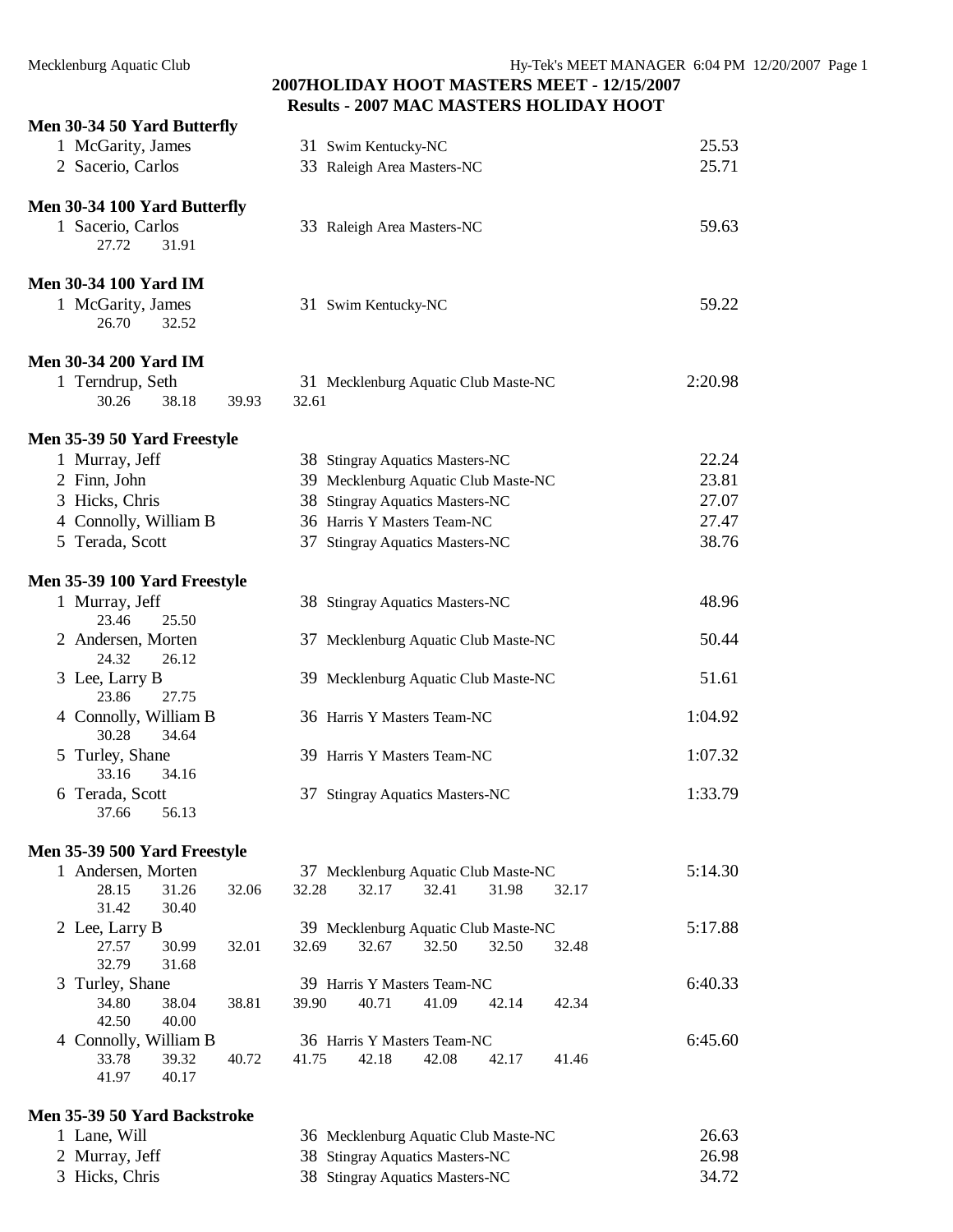#### **Men 35-39 50 Yard Breaststroke**

| 1 Finn, John                                  |       | 39 Mecklenburg Aquatic Club Maste-NC | 29.35   |
|-----------------------------------------------|-------|--------------------------------------|---------|
| 2 Hicks, Chris                                |       | 38 Stingray Aquatics Masters-NC      | 37.96   |
| 3 Terada, Scott                               |       | 37 Stingray Aquatics Masters-NC      | 47.43   |
| Men 35-39 100 Yard Breaststroke               |       |                                      |         |
| 1 Finn, John                                  |       | 39 Mecklenburg Aquatic Club Maste-NC | 1:05.57 |
| 30.20<br>35.37                                |       |                                      |         |
| Men 35-39 50 Yard Butterfly                   |       |                                      |         |
| 1 Murray, Jeff                                |       | 38 Stingray Aquatics Masters-NC      | 24.97   |
| 2 Lane, Will                                  |       | 36 Mecklenburg Aquatic Club Maste-NC | 25.25   |
| 3 Hicks, Chris                                |       | 38 Stingray Aquatics Masters-NC      | 30.96   |
| 4 Connolly, William B                         |       | 36 Harris Y Masters Team-NC          | 33.77   |
| Men 35-39 100 Yard Butterfly                  |       |                                      |         |
| 1 Murray, Jeff<br>24.86<br>29.77              |       | 38 Stingray Aquatics Masters-NC      | 54.63   |
| 2 Andersen, Morten<br>25.23<br>29.43          |       | 37 Mecklenburg Aquatic Club Maste-NC | 54.66   |
| 3 Lane, Will<br>26.21<br>30.02                |       | 36 Mecklenburg Aquatic Club Maste-NC | 56.23   |
| <b>Men 35-39 100 Yard IM</b>                  |       |                                      |         |
| 1 Finn, John<br>28.76<br>31.83                |       | 39 Mecklenburg Aquatic Club Maste-NC | 1:00.59 |
| 2 Hicks, Chris<br>32.81<br>41.02              |       | 38 Stingray Aquatics Masters-NC      | 1:13.83 |
| 3 Connolly, William B<br>36.96<br>40.64       |       | 36 Harris Y Masters Team-NC          | 1:17.60 |
| <b>Men 35-39 200 Yard IM</b>                  |       |                                      |         |
| 1 Andersen, Morten<br>36.87<br>33.78<br>26.77 | 30.15 | 37 Mecklenburg Aquatic Club Maste-NC | 2:07.57 |
| Men 40-44 50 Yard Freestyle                   |       |                                      |         |
| 1 Schultz, Norman                             |       | 41 Unattached                        | 23.23   |
| 2 Pistorio, Tyge                              |       | 41 Harris Y Masters Team-NC          | 24.18   |
| 3 Perelli, David E                            |       | 41 Mecklenburg Aquatic Club Maste-NC | 24.72   |
| 4 Saragoni, Mario                             |       | 42 Mecklenburg Aquatic Club Maste-NC | 27.18   |
| 5 Newcombe, Arthur                            |       | 44 Gaston Gators Masters-NC          | 28.26   |
| 6 Hogan, Dennis                               |       | 44 Harris Y Masters Team-NC          | 28.31   |
| 7 Fisher, Bradley                             |       | 44 Stingray Aquatics Masters-NC      | 33.74   |
| Men 40-44 100 Yard Freestyle                  |       |                                      |         |
| 1 Schultz, Norman<br>26.07<br>25.82           |       | 41 Unattached                        | 51.89   |
| 2 Pistorio, Tyge<br>25.93<br>27.06            |       | 41 Harris Y Masters Team-NC          | 52.99   |
| 3 Smith, Jeff<br>26.21<br>27.63               |       | 44 Mecklenburg Aquatic Club Maste-NC | 53.84   |
| 4 Fary, Robert F<br>26.74<br>29.53            |       | 43 North Carolina Masters Swimmin-NC | 56.27   |
| 5 Davis, William A                            |       | 40 Harris Y Masters Team-NC          | 57.35   |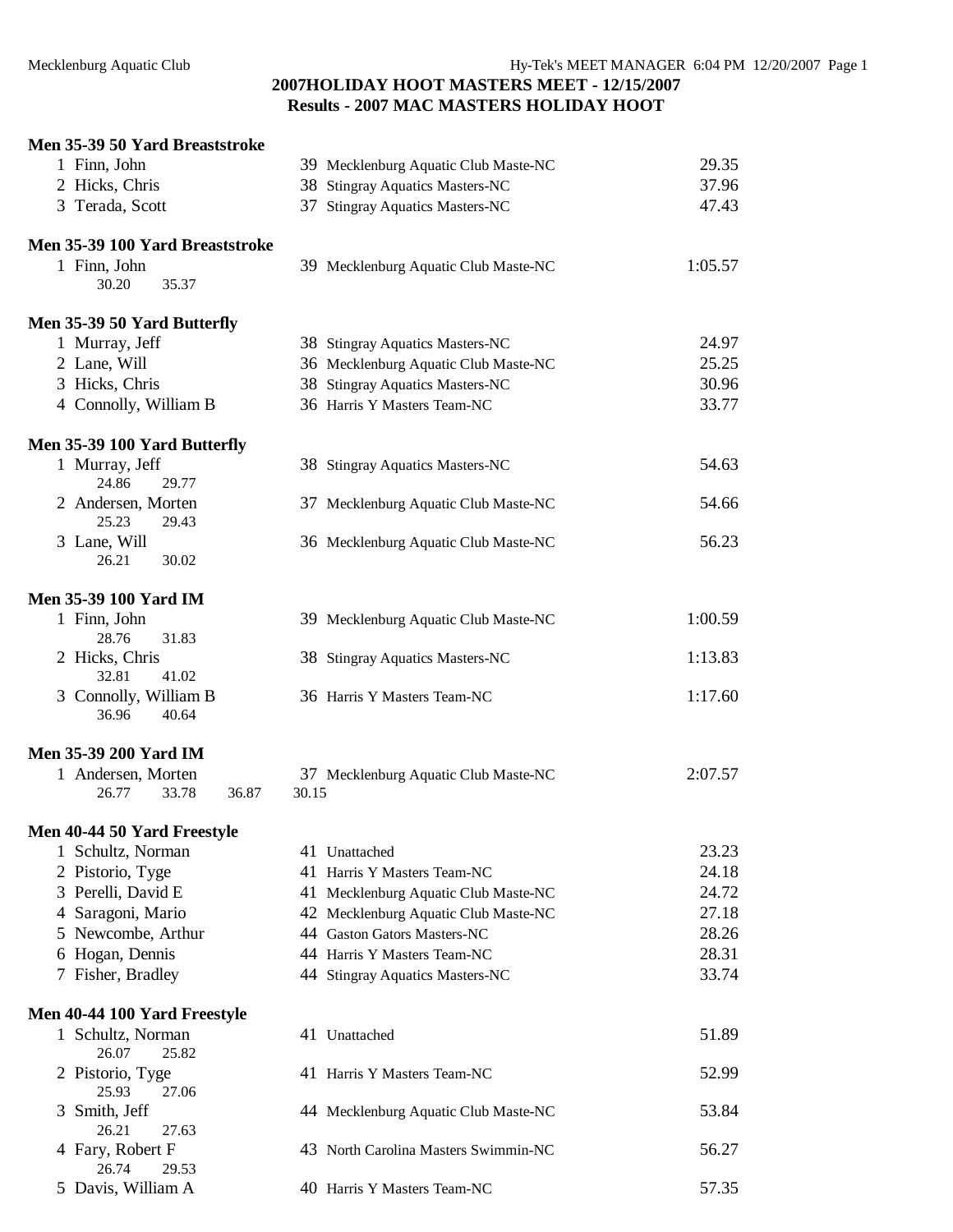| 27.83<br>29.52                       |                                      |         |
|--------------------------------------|--------------------------------------|---------|
| 6 Perelli, David E<br>30.12<br>28.29 | 41 Mecklenburg Aquatic Club Maste-NC | 58.41   |
| 7 Jewett, Rusty<br>29.23<br>32.06    | 41 Mecklenburg Aquatic Club Maste-NC | 1:01.29 |
| 8 Tucker, David<br>33.53<br>29.30    | 44 Lowes YMCA Masters-NC             | 1:02.83 |
| 9 Hogan, Dennis<br>32.95<br>30.45    | 44 Harris Y Masters Team-NC          | 1:03.40 |
| 10 Fisher, Bradley<br>39.23<br>41.90 | 44 Stingray Aquatics Masters-NC      | 1:21.13 |

#### **Men 40-44 500 Yard Freestyle**

| 1 Pistorio, Tyge                    |       |       |       |               | 41 Harris Y Masters Team-NC          |       |       | 5:28.36 |
|-------------------------------------|-------|-------|-------|---------------|--------------------------------------|-------|-------|---------|
| 29.29                               | 31.52 | 32.29 | 33.19 | 33.44         | 33.72                                | 33.60 | 33.96 |         |
| 33.91                               | 33.44 |       |       |               |                                      |       |       |         |
| (Men 40-44 500 Yard Freestyle)      |       |       |       |               |                                      |       |       |         |
| 2 Schultz, Norman                   |       |       |       | 41 Unattached |                                      |       |       | 5:32.99 |
| 31.59                               | 33.33 | 34.04 | 33.82 | 33.63         | 34.08                                | 33.83 | 34.62 |         |
| 33.35                               | 30.70 |       |       |               |                                      |       |       |         |
| 3 Fary, Robert F                    |       |       |       |               | 43 North Carolina Masters Swimmin-NC |       |       | 5:33.40 |
| 29.89                               | 33.47 | 33.70 | 33.74 | 34.01         | 33.99                                | 34.12 | 33.99 |         |
| 33.70                               | 32.79 |       |       |               |                                      |       |       |         |
| 4 Davis, William A                  |       |       |       |               | 40 Harris Y Masters Team-NC          |       |       | 5:36.31 |
| 29.08                               | 31.82 | 32.97 | 34.11 | 34.29         | 34.73                                | 35.02 | 35.19 |         |
| 35.06                               | 34.04 |       |       |               |                                      |       |       |         |
| 5 Jewett, Rusty                     |       |       |       |               | 41 Mecklenburg Aquatic Club Maste-NC |       |       | 6:19.21 |
| 32.36                               | 36.59 | 38.24 | 39.34 | 39.87         | 39.43                                | 38.94 | 38.88 |         |
| 38.51                               | 37.05 |       |       |               |                                      |       |       |         |
| <b>Men 40-44 50 Yard Backstroke</b> |       |       |       |               |                                      |       |       |         |
| 1 Saragoni, Mario                   |       |       |       |               | 42 Mecklenburg Aquatic Club Maste-NC |       |       | 33.50   |
| 2 Welshofer, John                   |       |       |       |               | 44 Mecklenburg Aquatic Club Maste-NC |       |       | 35.57   |
| 3 Fisher, Bradley                   |       |       |       |               | 44 Stingray Aquatics Masters-NC      |       |       | 43.98   |
| Men 40-44 100 Yard Backstroke       |       |       |       |               |                                      |       |       |         |
| 1 Smith, Jeff<br>29.78              | 31.49 |       |       |               | 44 Mecklenburg Aquatic Club Maste-NC |       |       | 1:01.27 |

| 29.78 31.49       |                                      |         |
|-------------------|--------------------------------------|---------|
| 2 Tucker, David   | 44 Lowes YMCA Masters-NC             | 1:12.00 |
| 38.17<br>33.83    |                                      |         |
| 3 Welshofer, John | 44 Mecklenburg Aquatic Club Maste-NC | 1:18.54 |
| 38.43<br>40.11    |                                      |         |

# **Men 40-44 50 Yard Breaststroke**

| 1 Perelli, David E | 41 Mecklenburg Aquatic Club Maste-NC | 32.56 |
|--------------------|--------------------------------------|-------|
| 2 Saragoni, Mario  | 42 Mecklenburg Aquatic Club Maste-NC | 35.44 |
| 3 Newcombe, Arthur | 44 Gaston Gators Masters-NC          | 36.30 |
| 4 Jewett, Rusty    | 41 Mecklenburg Aquatic Club Maste-NC | 36.51 |
| 5 Fisher, Bradley  | 44 Stingray Aquatics Masters-NC      | 50.03 |

#### **Men 40-44 100 Yard Breaststroke**

| ICII 70-77 TUV TATU DI CASISLI UNC |                                      |         |
|------------------------------------|--------------------------------------|---------|
| 1 Smith, Jeff                      | 44 Mecklenburg Aquatic Club Maste-NC | 1:14.13 |
| 38.85<br>35.28                     |                                      |         |
| 2 Perelli, David E                 | 41 Mecklenburg Aquatic Club Maste-NC | 1:15.85 |
| 39.74<br>36.11                     |                                      |         |
| 3 Tucker, David                    | 44 Lowes YMCA Masters-NC             | 1:17.67 |
|                                    |                                      |         |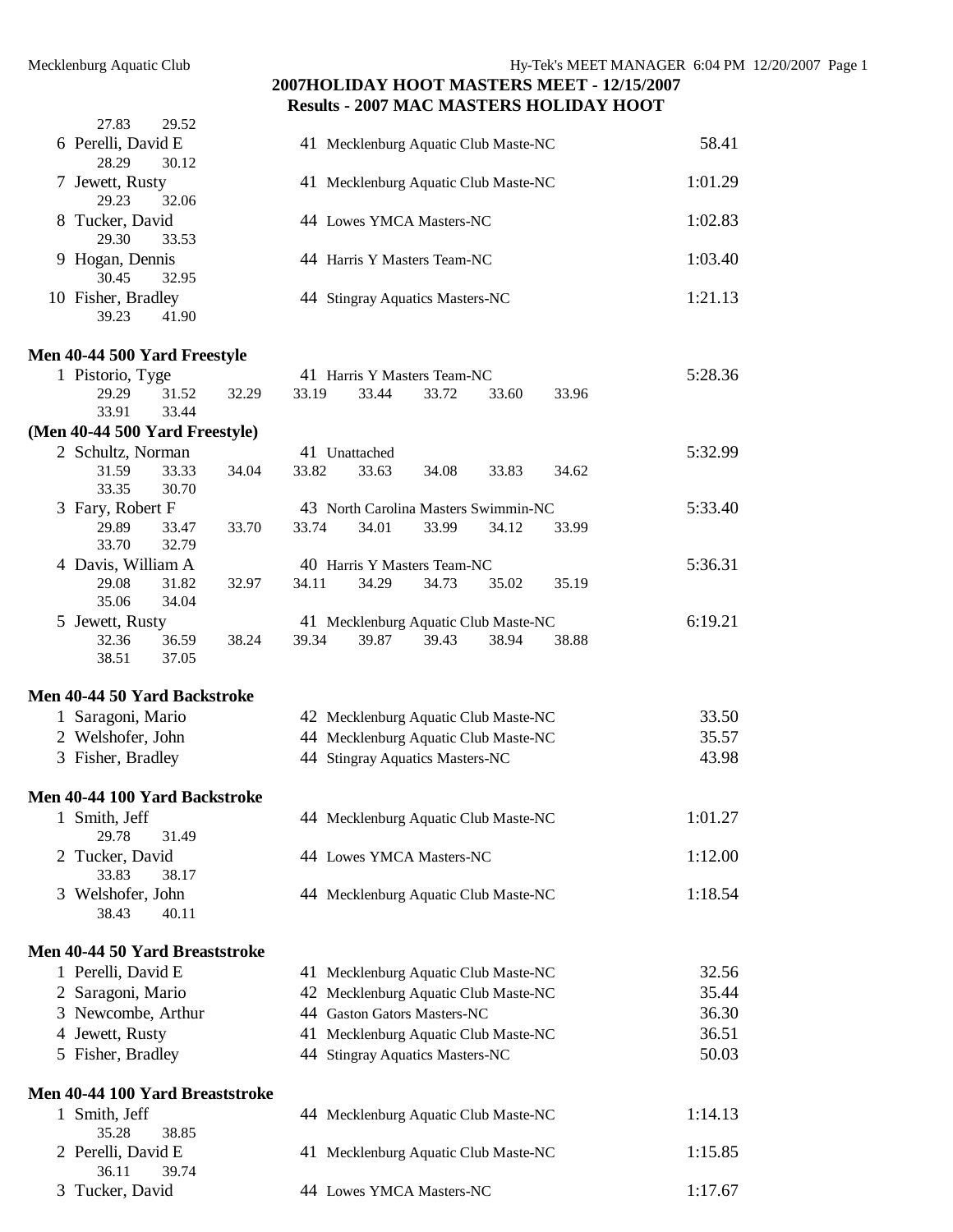|   | 36.31<br>41.36                       |       |                                      |         |
|---|--------------------------------------|-------|--------------------------------------|---------|
|   | 4 Newcombe, Arthur<br>38.29<br>41.98 |       | 44 Gaston Gators Masters-NC          | 1:20.27 |
|   | Men 40-44 50 Yard Butterfly          |       |                                      |         |
|   | 1 Perelli, David E                   |       | 41 Mecklenburg Aquatic Club Maste-NC | 29.91   |
|   | 2 Welshofer, John                    |       | 44 Mecklenburg Aquatic Club Maste-NC | 31.27   |
|   | 3 Hogan, Dennis                      |       | 44 Harris Y Masters Team-NC          | 36.10   |
|   | Men 40-44 100 Yard Butterfly         |       |                                      |         |
|   | 1 Schultz, Norman<br>28.05<br>32.19  |       | 41 Unattached                        | 1:00.24 |
|   | 2 Tucker, David                      |       | 44 Lowes YMCA Masters-NC             | 1:08.36 |
|   | 30.53<br>37.83                       |       |                                      |         |
|   | 3 Jewett, Rusty<br>32.42<br>38.24    |       | 41 Mecklenburg Aquatic Club Maste-NC | 1:10.66 |
|   | <b>Men 40-44 100 Yard IM</b>         |       |                                      |         |
|   | 1 Pistorio, Tyge<br>28.57<br>32.04   |       | 41 Harris Y Masters Team-NC          | 1:00.61 |
|   | 2 Smith, Jeff<br>30.45<br>33.25      |       | 44 Mecklenburg Aquatic Club Maste-NC | 1:03.70 |
|   | 3 Newcombe, Arthur<br>35.09<br>39.75 |       | 44 Gaston Gators Masters-NC          | 1:14.84 |
|   | 4 Saragoni, Mario<br>34.22<br>42.97  |       | 42 Mecklenburg Aquatic Club Maste-NC | 1:17.19 |
|   | <b>Men 40-44 200 Yard IM</b>         |       |                                      |         |
|   | 1 Pistorio, Tyge                     |       | 41 Harris Y Masters Team-NC          | 2:13.31 |
|   | 28.47<br>34.31                       | 38.76 | 31.77                                |         |
|   | 2 Schultz, Norman                    |       | 41 Unattached                        | 2:18.06 |
|   | 29.59<br>36.92                       | 41.09 | 30.46                                |         |
|   | 3 Smith, Jeff                        |       | 44 Mecklenburg Aquatic Club Maste-NC | 2:21.34 |
|   | 36.84<br>29.42                       | 41.85 | 33.23                                |         |
|   | 4 Fary, Robert F                     |       | 43 North Carolina Masters Swimmin-NC | 2:23.34 |
|   | 30.54<br>37.06                       | 44.25 | 31.49                                |         |
|   | 5 Davis, William A<br>30.87<br>37.03 |       | 40 Harris Y Masters Team-NC<br>33.97 | 2:25.35 |
|   | 6 Jewett, Rusty                      | 43.48 | 41 Mecklenburg Aquatic Club Maste-NC | 2:38.04 |
|   | 32.06<br>42.59                       | 47.62 | 35.77                                |         |
|   | 7 Newcombe, Arthur                   |       | 44 Gaston Gators Masters-NC          | 2:42.29 |
|   | 32.83<br>43.82                       | 45.87 | 39.77                                |         |
| 8 | Tucker, David                        |       | 44 Lowes YMCA Masters-NC             | 2:43.89 |
|   | 33.21<br>42.18                       | 49.59 | 38.91                                |         |
|   |                                      |       |                                      |         |

#### **Men 45-49 50 Yard Freestyle**

| 1 Cole, Rob         | 46 Lowes YMCA Masters-NC             | 25.01 |
|---------------------|--------------------------------------|-------|
| 2 Hartley, Larry S  | 47 Asheville Masters Swimming-NC     | 26.01 |
| 3 Darmody, Kevin    | 46 Mecklenburg Aquatic Club Maste-NC | 26.15 |
| 4 Biondi, Gino      | 46 Mecklenburg Aquatic Club Maste-NC | 26.76 |
| 5 Dickerman, Dwight | 46 Mecklenburg Aquatic Club Maste-NC | 28.79 |
| 6 Heinrich, Frank   | 48 Hilton Head Aquatics Cllub-NC     | 29.50 |
| 7 Deluca, Bob       | 49 Mecklenburg Aquatic Club Maste-NC | 30.24 |
| 8 Ward, Richard M   | 48 Asheville Masters Swimming-NC     | 30.52 |
| 9 Albayrak, Al      | 48 Mecklenburg Aquatic Club Maste-NC | 31.10 |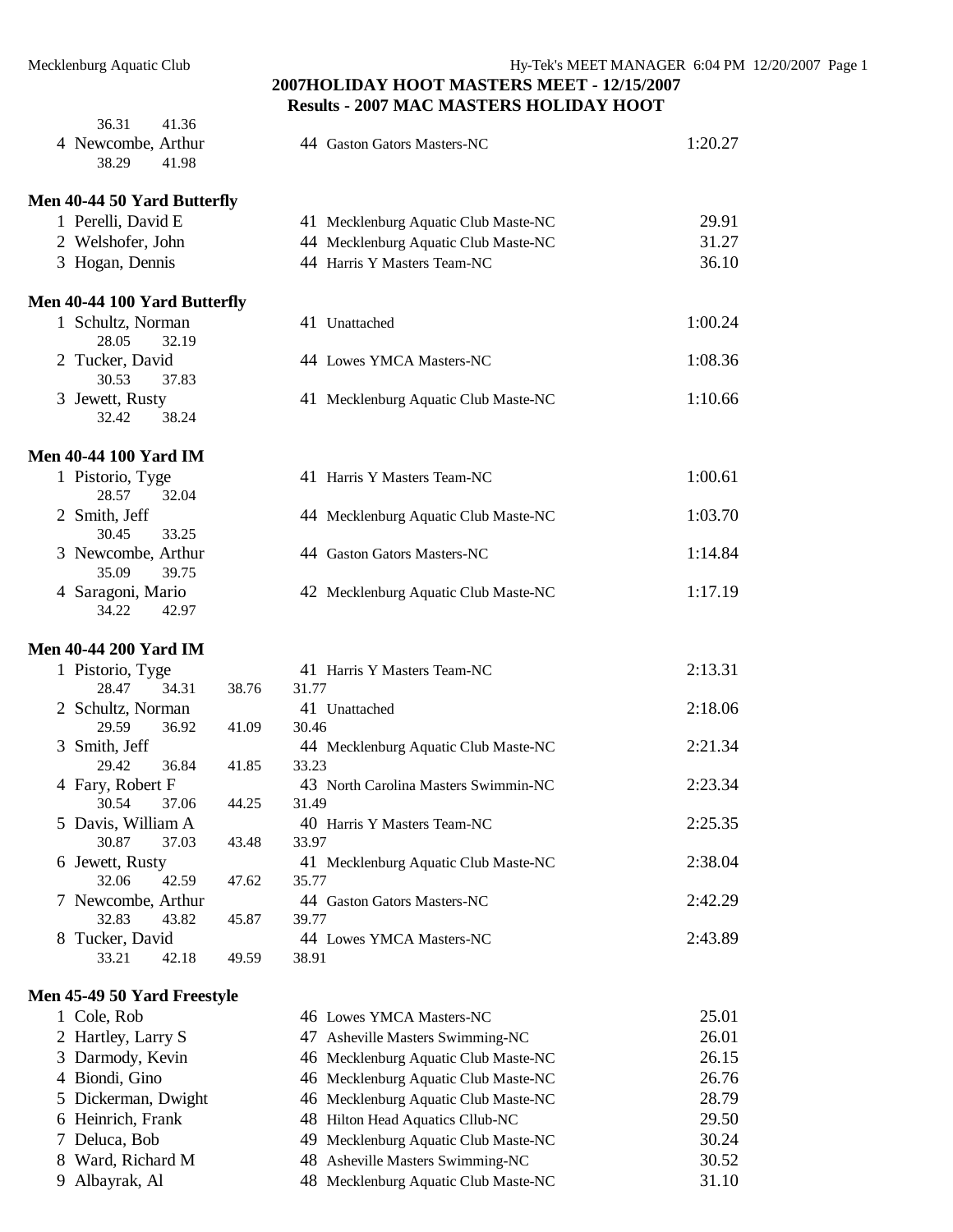# **2007HOLIDAY HOOT MASTERS MEET - 12/15/2007**

|                                       |                |       | <b>Results - 2007 MAC MASTERS HOLIDAY HOOT</b> |       |         |
|---------------------------------------|----------------|-------|------------------------------------------------|-------|---------|
| 10 White, Jay K                       |                |       | 47 Mecklenburg Aquatic Club Maste-NC           |       | 31.75   |
| Men 45-49 100 Yard Freestyle          |                |       |                                                |       |         |
| 1 Cole, Rob                           |                |       | 46 Lowes YMCA Masters-NC                       |       | 54.86   |
| 28.74<br>26.12                        |                |       |                                                |       |         |
| 2 Biondi, Gino                        |                |       | 46 Mecklenburg Aquatic Club Maste-NC           |       | 59.41   |
| 28.14<br>31.27                        |                |       |                                                |       |         |
| 3 Dickerman, Dwight<br>29.19<br>33.04 |                |       | 46 Mecklenburg Aquatic Club Maste-NC           |       | 1:02.23 |
| 4 Ward, Richard M                     |                |       | 48 Asheville Masters Swimming-NC               |       | 1:06.47 |
| 31.84<br>34.63                        |                |       |                                                |       |         |
| 5 Albayrak, Al                        |                |       | 48 Mecklenburg Aquatic Club Maste-NC           |       | 1:07.83 |
| 32.08<br>35.75                        |                |       |                                                |       |         |
| 6 Deluca, Bob                         |                |       | 49 Mecklenburg Aquatic Club Maste-NC           |       | 1:11.79 |
| 32.84<br>38.95                        |                |       |                                                |       |         |
| 7 Acheson, Scott                      |                |       | 49 Harris Y Masters Team-NC                    |       | 1:15.14 |
| 36.56<br>38.58                        |                |       |                                                |       |         |
| Men 45-49 500 Yard Freestyle          |                |       |                                                |       |         |
| 1 Hartley, Larry S                    |                |       | 47 Asheville Masters Swimming-NC               |       | 5:46.85 |
| 30.30<br>34.13                        | 35.93<br>35.25 | 36.26 | 35.98<br>36.04                                 | 35.61 |         |
| 34.84<br>32.51                        |                |       |                                                |       |         |
| 2 Biondi, Gino                        |                |       | 46 Mecklenburg Aquatic Club Maste-NC           |       | 6:04.24 |
| 32.74<br>35.35<br>37.66<br>35.56      | 36.70<br>36.24 | 36.96 | 37.29<br>37.74                                 | 38.00 |         |
| 3 Ward, Richard M                     |                |       | 48 Asheville Masters Swimming-NC               |       | 7:03.74 |
| 36.58<br>41.14                        | 43.17<br>43.29 | 43.89 | 43.99<br>44.85                                 | 43.22 |         |
| 43.44<br>40.17                        |                |       |                                                |       |         |
| 4 Darmody, Kevin                      |                |       | 46 Mecklenburg Aquatic Club Maste-NC           |       | 7:05.85 |
| 36.72<br>42.53                        | 43.38<br>43.97 | 44.02 | 43.39<br>43.87                                 | 43.82 |         |
| 43.02<br>41.13                        |                |       |                                                |       |         |
| 5 Acheson, Scott                      |                |       | 49 Harris Y Masters Team-NC                    |       | 7:16.96 |
| 39.29<br>42.28<br>44.37<br>42.41      | 44.26<br>44.89 | 44.38 | 44.77<br>45.21                                 | 45.10 |         |
| 6 Heinrich, Frank                     |                |       | 48 Hilton Head Aquatics Cllub-NC               |       | 7:19.36 |
| 43.02<br>38.74                        | 44.88<br>45.30 | 45.20 | 44.77<br>45.32                                 | 45.10 |         |
| 44.60<br>42.43                        |                |       |                                                |       |         |
| Men 45-49 50 Yard Backstroke          |                |       |                                                |       |         |
| 1 Deluca, Bob                         |                |       | 49 Mecklenburg Aquatic Club Maste-NC           |       | 35.02   |
| 2 White, Jay K                        |                |       | 47 Mecklenburg Aquatic Club Maste-NC           |       | 36.82   |
| 3 Heinrich, Frank                     |                |       | 48 Hilton Head Aquatics Cllub-NC               |       | 39.85   |
| Men 45-49 100 Yard Backstroke         |                |       |                                                |       |         |
| 1 Cole, Rob                           |                |       | 46 Lowes YMCA Masters-NC                       |       | 1:06.48 |

| T COIG NOU    |        | TO LOWES TIME A MIASICISTINE         | 1.VV.TV |
|---------------|--------|--------------------------------------|---------|
| 32.08         | -34.40 |                                      |         |
| 2 Deluca, Bob |        | 49 Mecklenburg Aquatic Club Maste-NC | 1:21.85 |
| 37.04         | 44.81  |                                      |         |

#### **Men 45-49 50 Yard Breaststroke**

| 1 Biondi, Gino    | 46 Mecklenburg Aquatic Club Maste-NC | 34.45 |
|-------------------|--------------------------------------|-------|
| 2 Ward, Richard M | 48 Asheville Masters Swimming-NC     | 38.52 |
| 3 Heinrich, Frank | 48 Hilton Head Aquatics Cllub-NC     | 38.74 |
| 4 White, Jay K    | 47 Mecklenburg Aquatic Club Maste-NC | 39.57 |
| 5 Albayrak, Al    | 48 Mecklenburg Aquatic Club Maste-NC | 39.88 |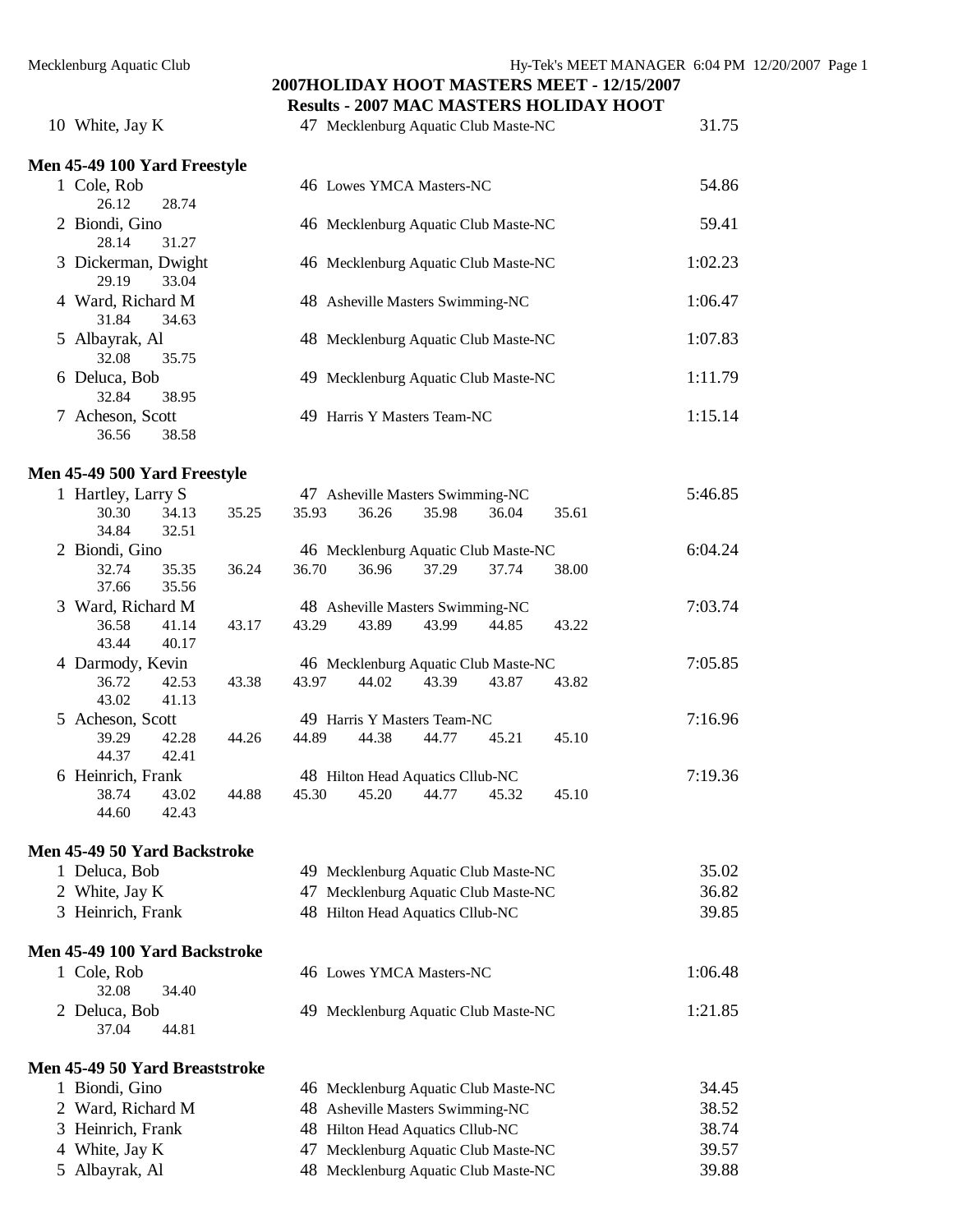#### **Men 45-49 100 Yard Breaststroke**

| $5 - 7$ Too Tary Dreasistrone           |                                      |         |
|-----------------------------------------|--------------------------------------|---------|
| 1 Biondi, Gino                          | 46 Mecklenburg Aquatic Club Maste-NC | 1:18.00 |
| 36.26<br>41.74                          |                                      |         |
| --- Acheson, Scott<br>44.70<br>48.33    | 49 Harris Y Masters Team-NC          | DQ      |
| Men 45-49 50 Yard Butterfly             |                                      |         |
| 1 Darmody, Kevin                        | 46 Mecklenburg Aquatic Club Maste-NC | 28.97   |
| 2 Dickerman, Dwight                     | 46 Mecklenburg Aquatic Club Maste-NC | 30.34   |
| 3 Ward, Richard M                       | 48 Asheville Masters Swimming-NC     | 33.21   |
| 4 White, Jay K                          | 47 Mecklenburg Aquatic Club Maste-NC | 37.22   |
| Men 45-49 100 Yard Butterfly            |                                      |         |
| 1 Hollett, Peter                        | 47 North Carolina Masters Swimmin-NC | 1:02.74 |
| 27.78<br>34.96                          |                                      |         |
| 2 Dickerman, Dwight<br>34.12<br>41.59   | 46 Mecklenburg Aquatic Club Maste-NC | 1:15.71 |
| <b>Men 45-49 100 Yard IM</b>            |                                      |         |
| 1 Cole, Rob                             | 46 Lowes YMCA Masters-NC             | 1:05.23 |
| 30.36<br>34.87                          |                                      |         |
| 2 Darmody, Kevin<br>33.20<br>38.31      | 46 Mecklenburg Aquatic Club Maste-NC | 1:11.51 |
| 3 Heinrich, Frank                       | 48 Hilton Head Aquatics Cllub-NC     | 1:20.95 |
| 37.30<br>43.65                          |                                      |         |
| 4 White, Jay K<br>38.27<br>44.08        | 47 Mecklenburg Aquatic Club Maste-NC | 1:22.35 |
| 5 Acheson, Scott                        | 49 Harris Y Masters Team-NC          | 1:28.53 |
| <b>Men 45-49 200 Yard IM</b>            |                                      |         |
| 1 Cole, Rob                             | 46 Lowes YMCA Masters-NC             | 2:25.98 |
| 31.19<br>37.57<br>46.59                 | 30.63                                |         |
| Men 50-54 50 Yard Freestyle             |                                      |         |
| 1 Shields, Larry                        | 50 Mecklenburg Aquatic Club Maste-NC | 25.66   |
| 2 Finch, David                          | 54 North Carolina Masters Swimmin-NC | 28.27   |
| 3 Piscitelli, Joe                       | 52 Mecklenburg Aquatic Club Maste-NC | 28.98   |
| 4 Wolfe, Bill                           | 50 Asheville Masters Swimming-NC     | 29.08   |
| 5 Shiels, Terry                         | 53 Mecklenburg Aquatic Club Maste-NC | 29.92   |
| 6 Guthmann, Howard                      | 52 Mecklenburg Aquatic Club Maste-NC | 31.14   |
| 7 McKee, Bob                            | 50 Mecklenburg Aquatic Club Maste-NC | 31.25   |
| 8 Smith, Mark                           | 52 Durham Area Masters-NC            | 39.29   |
| Men 50-54 100 Yard Freestyle            |                                      |         |
| 1 Klein, Jonathan<br>26.00<br>27.81     | 50 TarHeel Aquatic Team-NC           | 53.81   |
| 2 Finch, David                          | 54 North Carolina Masters Swimmin-NC | 1:05.31 |
| 29.79<br>35.52<br>3 Wolfe, Bill         | 50 Asheville Masters Swimming-NC     | 1:08.29 |
| 32.94<br>35.35                          |                                      |         |
| 4 McKee, Bob                            | 50 Mecklenburg Aquatic Club Maste-NC | 1:11.88 |
| 35.37<br>36.51                          |                                      |         |
| Guthmann, Howard<br>5<br>34.96<br>39.14 | 52 Mecklenburg Aquatic Club Maste-NC | 1:14.10 |
| 6 Smith, Mark                           | 52 Durham Area Masters-NC            | 1:33.23 |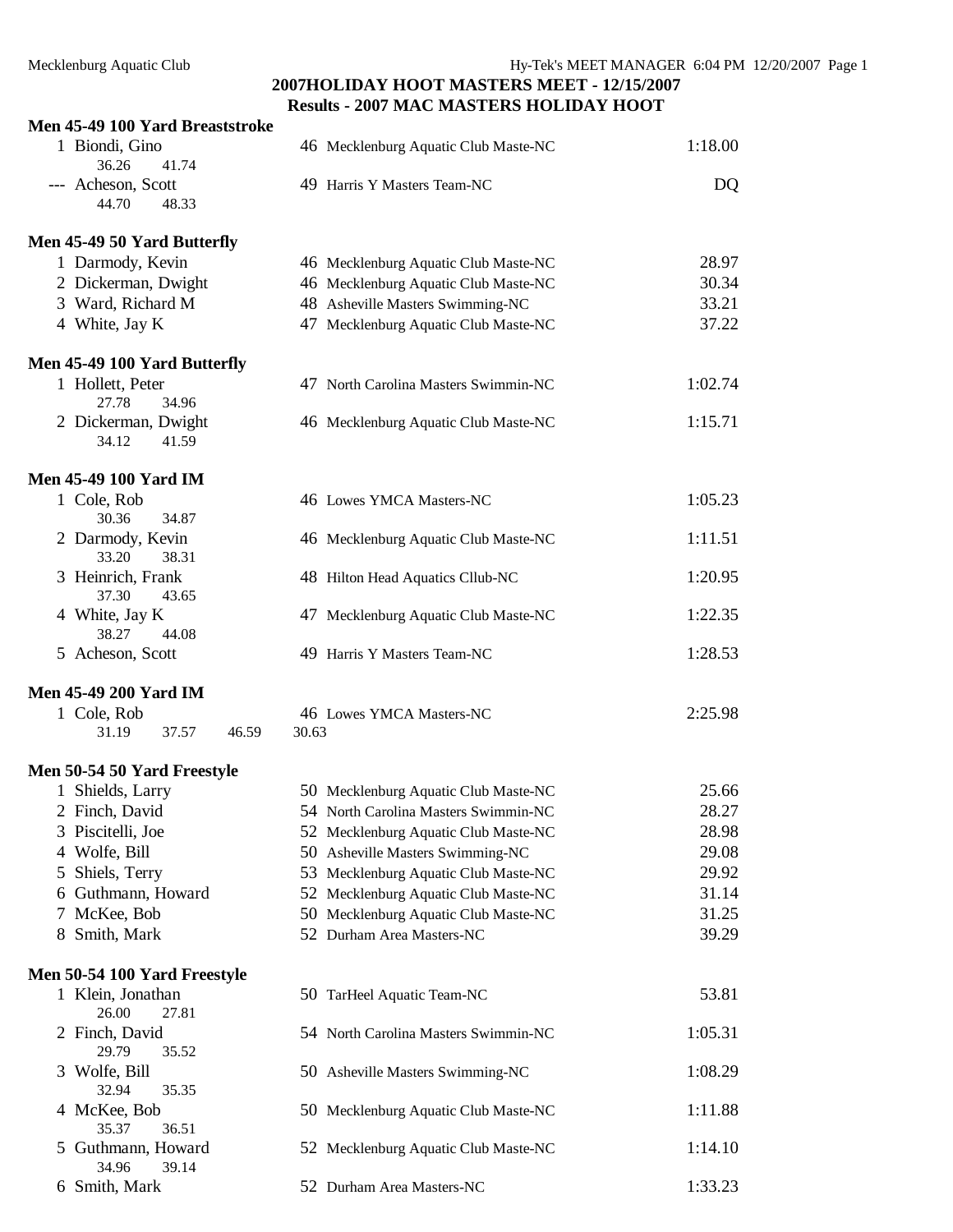44.77 48.46

#### **Men 50-54 500 Yard Freestyle**

|                | Men 50-54 500 Yard Freestyle   |       |       |                                      |                                      |       |       |       |         |
|----------------|--------------------------------|-------|-------|--------------------------------------|--------------------------------------|-------|-------|-------|---------|
|                | 1 Shiels, Terry                |       |       |                                      | 53 Mecklenburg Aquatic Club Maste-NC |       |       |       | 8:05.15 |
|                | 1:24.30                        | 46.67 | 47.31 | 48.76                                | 46.95                                | 47.83 | 48.24 | 48.09 |         |
|                | 46.19                          | 20.81 |       |                                      |                                      |       |       |       |         |
|                | 2 Smith, Mark                  |       |       |                                      | 52 Durham Area Masters-NC            |       |       |       | 9:08.04 |
|                | 45.84                          | 55.20 | 56.61 | 56.34                                | 56.63                                | 55.86 | 56.38 | 56.39 |         |
|                | 55.20                          | 53.59 |       |                                      |                                      |       |       |       |         |
|                | 3 Guthmann, Howard             |       |       |                                      | 52 Mecklenburg Aquatic Club Maste-NC |       |       |       | 9:19.31 |
|                | 3:26.47                        |       |       |                                      |                                      | 59.45 | 59.39 | 57.70 |         |
|                | 59.89                          | 56.55 |       |                                      |                                      |       |       |       |         |
|                | Men 50-54 50 Yard Backstroke   |       |       |                                      |                                      |       |       |       |         |
|                | 1 Klein, Jonathan              |       |       |                                      | 50 TarHeel Aquatic Team-NC           |       |       |       | 28.69   |
|                | 2 Shields, Larry               |       |       | 50 Mecklenburg Aquatic Club Maste-NC |                                      |       |       |       | 31.36   |
|                | 3 Shiels, Terry                |       |       | 53 Mecklenburg Aquatic Club Maste-NC |                                      |       |       |       | 38.18   |
| 4 Finch, David |                                |       |       | 54 North Carolina Masters Swimmin-NC |                                      |       |       |       | 38.84   |
|                | Men 50-54 100 Yard Backstroke  |       |       |                                      |                                      |       |       |       |         |
|                | 1 Klein, Jonathan              |       |       |                                      | 50 TarHeel Aquatic Team-NC           |       |       |       | 1:00.62 |
|                | 29.43                          | 31.19 |       |                                      |                                      |       |       |       |         |
|                | Men 50-54 50 Yard Breaststroke |       |       |                                      |                                      |       |       |       |         |
| $\mathbf{1}$   | Shields, Larry                 |       |       |                                      | 50 Mecklenburg Aquatic Club Maste-NC |       |       |       | 34.68   |
|                | 2 Wolfe, Bill                  |       |       |                                      | 50 Asheville Masters Swimming-NC     |       |       |       | 35.88   |
|                | 3 Finch, David                 |       |       |                                      | 54 North Carolina Masters Swimmin-NC |       |       |       | 37.55   |
|                | 4 Piscitelli, Joe              |       |       |                                      | 52 Mecklenburg Aquatic Club Maste-NC |       |       |       | 38.52   |
|                | 5 Guthmann, Howard             |       |       |                                      | 52 Mecklenburg Aquatic Club Maste-NC |       |       |       | 40.86   |
|                | 6 McKee, Bob                   |       |       |                                      | 50 Mecklenburg Aquatic Club Maste-NC |       |       |       | 41.30   |
|                |                                |       |       |                                      |                                      |       |       |       |         |

#### **Men 50-54 100 Yard Breaststroke**

**Men 50-54 100 Yard Butterfly**  1 Klein, Jonathan

32.23 37.22

**Men 50-54 100 Yard IM** 

| 38.00<br>44.26<br>Men 50-54 50 Yard Butterfly |                                  |         |
|-----------------------------------------------|----------------------------------|---------|
| 1 Wolfe, Bill                                 | 50 Asheville Masters Swimming-NC | 1:22.26 |

#### 1 Klein, Jonathan 50 TarHeel Aquatic Team-NC 26.30 2 Shields, Larry 50 Mecklenburg Aquatic Club Maste-NC 28.83 3 Shiels, Terry 53 Mecklenburg Aquatic Club Maste-NC 32.33 4 McKee, Bob 50 Mecklenburg Aquatic Club Maste-NC 38.35

| 1 Klein, Jonathan |       | 50 TarHeel Aquatic Team-NC           | 59.65   |
|-------------------|-------|--------------------------------------|---------|
| 27.91             | 31.74 |                                      |         |
| 2 Miller, Bill    |       | 50 Mecklenburg Aquatic Club Maste-NC | 1:09.45 |

| 1 Shields, Larry | 50 Mecklenburg Aquatic Club Maste-NC | 1:06.69 |
|------------------|--------------------------------------|---------|
| 35.68<br>31.01   |                                      |         |
| 2 Miller, Bill   | 50 Mecklenburg Aquatic Club Maste-NC | 1:12.07 |
| 34.48 37.59      |                                      |         |
| 3 Finch, David   | 54 North Carolina Masters Swimmin-NC | 1:23.90 |
| 37.05<br>46.85   |                                      |         |
| 4 Shiels, Terry  | 53 Mecklenburg Aquatic Club Maste-NC | 1:26.16 |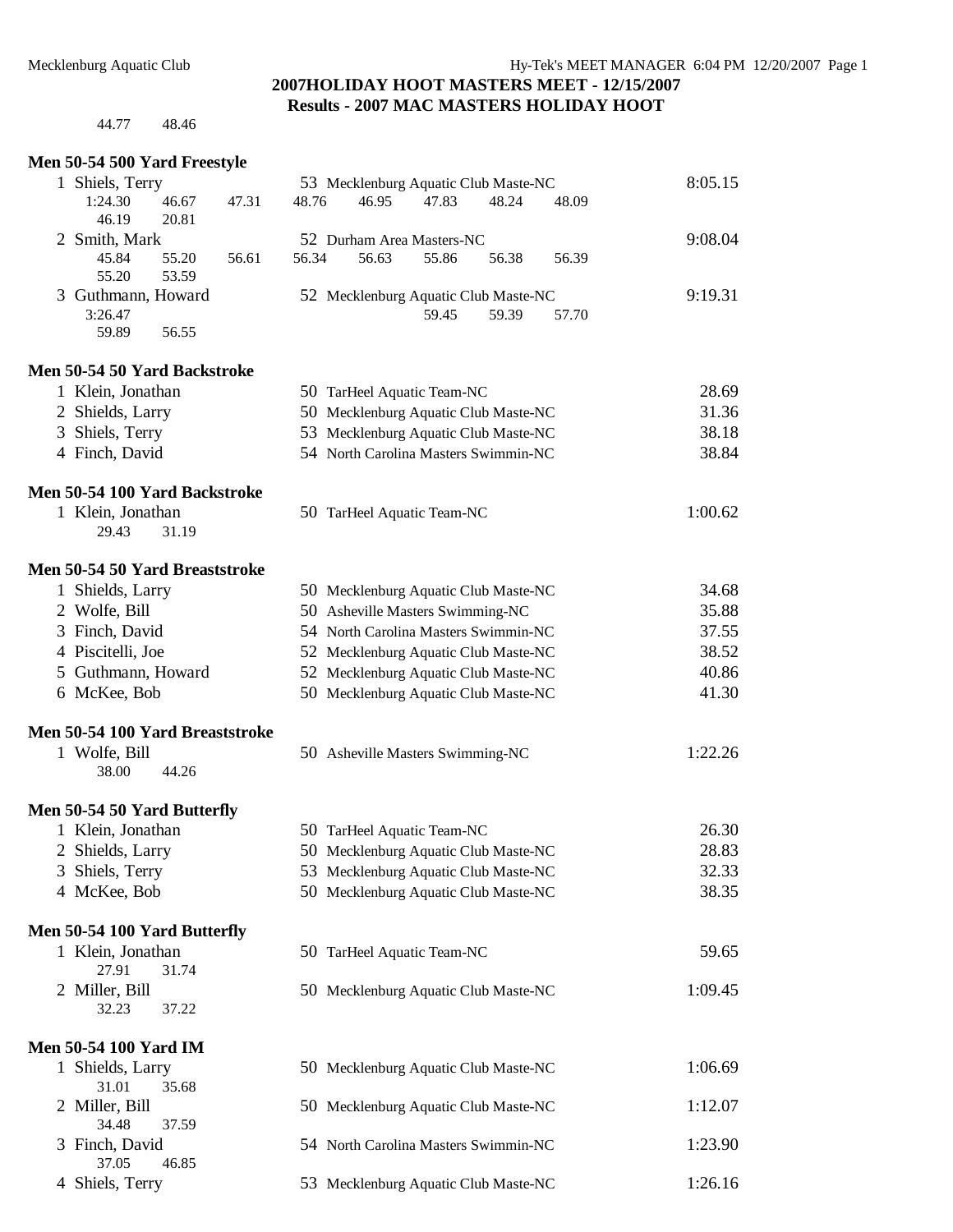| 38.56<br>47.60                        |                                      |         |
|---------------------------------------|--------------------------------------|---------|
| 5 Guthmann, Howard<br>47.99<br>47.94  | 52 Mecklenburg Aquatic Club Maste-NC | 1:35.93 |
| Men 55-59 50 Yard Freestyle           |                                      |         |
| 1 Schmitz, Robert L                   | 55 TarHeel Aquatic Team-NC           | 25.81   |
| 2 Sesler, Richard                     | 58 North Carolina Masters Swimmin-NC | 29.22   |
| 3 Guthmann, Rich                      | 56 Mecklenburg Aquatic Club Maste-NC | 31.56   |
| 4 Fumi, Len                           | 58 Mecklenburg Aquatic Club Maste-NC | 38.16   |
| Men 55-59 100 Yard Freestyle          |                                      |         |
| 1 Coxhead, George<br>28.06<br>28.79   | 55 Charlotte Swim Master-NC          | 56.85   |
| 2 Fumi, Len<br>40.37<br>43.78         | 58 Mecklenburg Aquatic Club Maste-NC | 1:24.15 |
| Men 55-59 50 Yard Backstroke          |                                      |         |
| 1 Schmitz, Robert L                   | 55 TarHeel Aquatic Team-NC           | 32.65   |
| 2 Teare, Ron                          | 55 North Carolina Masters Swimmin-NC | 34.56   |
| 3 Rensink, Rick                       | 55 Mecklenburg Aquatic Club Maste-NC | 36.69   |
| Men 55-59 100 Yard Backstroke         |                                      |         |
| 1 Teare, Ron<br>1:16.08               | 55 North Carolina Masters Swimmin-NC | 1:15.97 |
| 2 Rensink, Rick<br>38.49<br>43.41     | 55 Mecklenburg Aquatic Club Maste-NC | 1:21.90 |
| 3 Conover, Steve                      | 58 Unattached                        | 1:36.74 |
| Men 55-59 50 Yard Breaststroke        |                                      |         |
| 1 Schmitz, Robert L                   | 55 TarHeel Aquatic Team-NC           | 32.29   |
| 2 Guthmann, Rich                      | 56 Mecklenburg Aquatic Club Maste-NC | 35.26   |
| 3 Sesler, Richard                     | 58 North Carolina Masters Swimmin-NC | 40.09   |
| 4 Fumi, Len                           | 58 Mecklenburg Aquatic Club Maste-NC | 46.23   |
| Men 55-59 100 Yard Breaststroke       |                                      |         |
| 1 Schmitz, Robert L<br>33.76<br>38.11 | 55 TarHeel Aquatic Team-NC           | 1:11.87 |
| 2 Guthmann, Rich<br>37.52<br>42.33    | 56 Mecklenburg Aquatic Club Maste-NC | 1:19.85 |
| 3 Fumi, Len<br>53.56<br>50.64         | 58 Mecklenburg Aquatic Club Maste-NC | 1:44.20 |
| 4 Conover, Steve<br>51.80<br>57.51    | 58 Unattached                        | 1:49.31 |
| Men 55-59 50 Yard Butterfly           |                                      |         |
| 1 Sesler, Richard                     | 58 North Carolina Masters Swimmin-NC | 30.60   |
| 2 Rensink, Rick                       | 55 Mecklenburg Aquatic Club Maste-NC | 34.27   |
| Men 55-59 100 Yard Butterfly          |                                      |         |
| 1 Coxhead, George<br>32.83<br>29.55   | 55 Charlotte Swim Master-NC          | 1:02.38 |
| 2 Conover, Steve<br>11.92<br>1:15.71  | 58 Unattached                        | 1:27.63 |
|                                       |                                      |         |

#### **Men 55-59 100 Yard IM**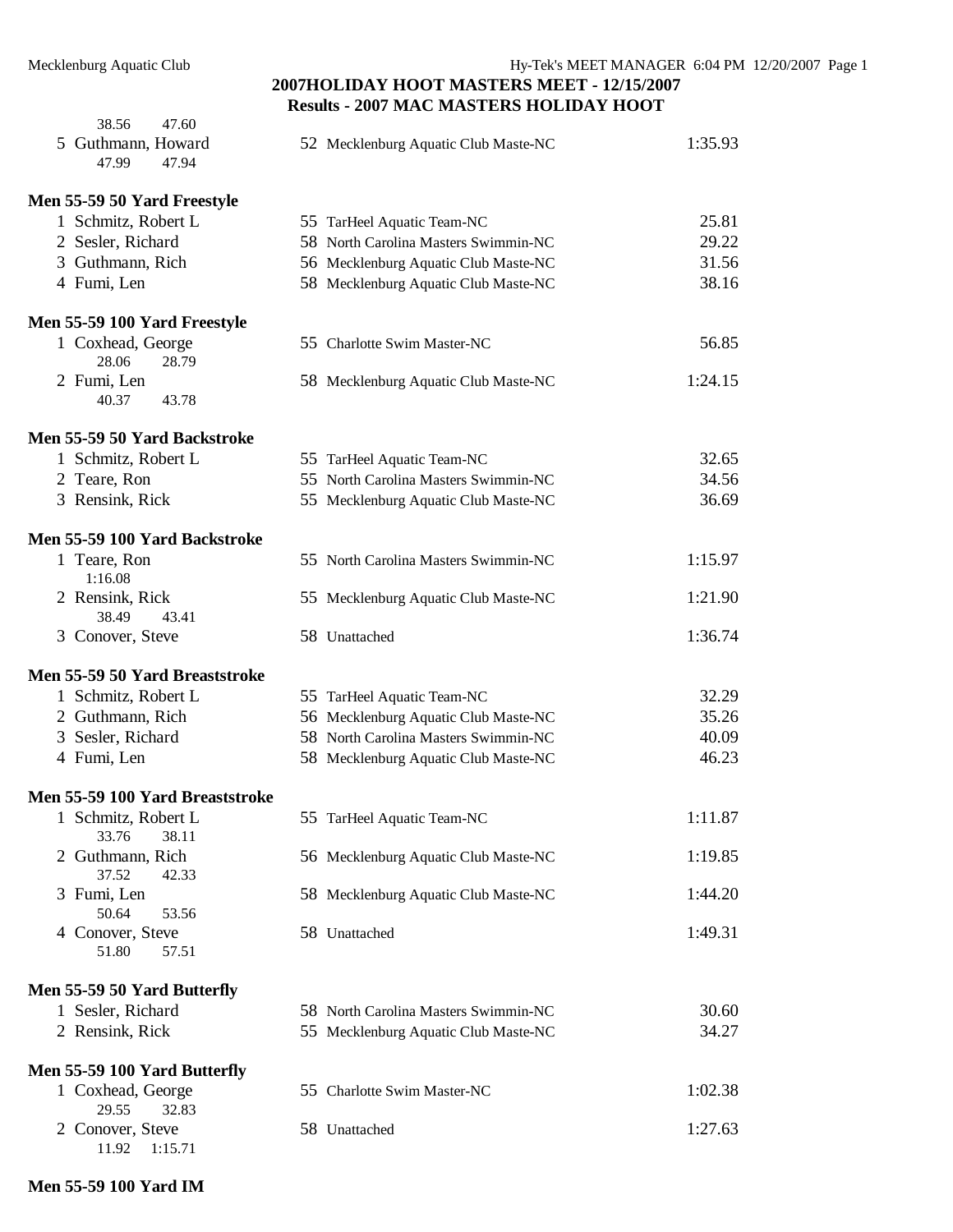39.04 42.22

#### **2007HOLIDAY HOOT MASTERS MEET - 12/15/2007 Results - 2007 MAC MASTERS HOLIDAY HOOT**

|                                                      | Results - 2007 MAC MASTERS HOLIDAY HOOT   |         |
|------------------------------------------------------|-------------------------------------------|---------|
| 1 Schmitz, Robert L<br>31.00<br>35.79                | 55 TarHeel Aquatic Team-NC                | 1:06.79 |
| 2 Sesler, Richard                                    | 58 North Carolina Masters Swimmin-NC      | 1:17.77 |
| 35.94<br>41.83<br>3 Rensink, Rick                    | 55 Mecklenburg Aquatic Club Maste-NC      | 1:21.91 |
| 37.20<br>44.71<br>4 Conover, Steve<br>43.65<br>46.43 | 58 Unattached                             | 1:30.08 |
|                                                      |                                           |         |
| <b>Men 55-59 200 Yard IM</b>                         |                                           |         |
| 1 Coxhead, George                                    | 55 Charlotte Swim Master-NC               | 2:23.14 |
| 30.27<br>38.66<br>42.30                              | 31.91                                     |         |
| 2 Conover, Steve                                     | 58 Unattached                             | 3:13.40 |
| 40.67<br>51.24<br>1:00.90                            | 40.59                                     |         |
| Men 60-64 50 Yard Freestyle                          |                                           |         |
| 1 McDonald, Mike                                     | 63 Mecklenburg Aquatic Club Maste-NC      | 28.98   |
| 2 White, Bernie T                                    | 64 Charlotte Swim Master-NC               | 30.29   |
| 3 Marshall, John                                     | 62 Mecklenburg Aquatic Club Maste-NC      | 35.50   |
| Men 60-64 100 Yard Freestyle                         |                                           |         |
| 1 Marshall, John<br>39.05<br>42.77                   | 62 Mecklenburg Aquatic Club Maste-NC      | 1:21.82 |
|                                                      |                                           |         |
| Men 60-64 500 Yard Freestyle                         |                                           |         |
| 1 McDonald, Mike                                     | 63 Mecklenburg Aquatic Club Maste-NC      | 7:10.79 |
| 38.85<br>42.00<br>43.26                              | 44.12<br>44.11<br>45.14<br>43.80<br>43.76 |         |
| 44.07<br>41.68                                       |                                           |         |
| 2 Marshall, John                                     | 62 Mecklenburg Aquatic Club Maste-NC      | 8:06.65 |
| 44.15<br>49.29<br>49.12<br>48.97<br>46.83            | 49.76<br>50.86<br>50.36<br>48.93<br>48.38 |         |
| Men 60-64 50 Yard Backstroke                         |                                           |         |
| 1 McDonald, Mike                                     | 63 Mecklenburg Aquatic Club Maste-NC      | 34.73   |
| 2 White, Bernie T                                    | 64 Charlotte Swim Master-NC               | 42.55   |
|                                                      |                                           |         |
| Men 60-64 50 Yard Breaststroke<br>1 White, Bernie T  | 64 Charlotte Swim Master-NC               | 42.08   |
|                                                      |                                           |         |
| Men 60-64 50 Yard Butterfly                          |                                           |         |
| 1 White, Bernie T                                    | 64 Charlotte Swim Master-NC               | 31.29   |
| 2 Marshall, John                                     | 62 Mecklenburg Aquatic Club Maste-NC      | 38.87   |
| <b>Men 60-64 100 Yard IM</b>                         |                                           |         |
| 1 White, Bernie T                                    | 64 Charlotte Swim Master-NC               | 1:21.61 |
| 39.48<br>42.13                                       |                                           |         |
| 2 Marshall, John<br>50.38<br>55.11                   | 62 Mecklenburg Aquatic Club Maste-NC      | 1:45.49 |
| Men 65-69 50 Yard Freestyle                          |                                           |         |
| 1 Barnes, Mikal                                      | 68 Rats-NC                                | 37.60   |
| Men 65-69 100 Yard Freestyle                         |                                           |         |
| 1 Barnes, Mikal                                      | 68 Rats-NC                                | 1:21.26 |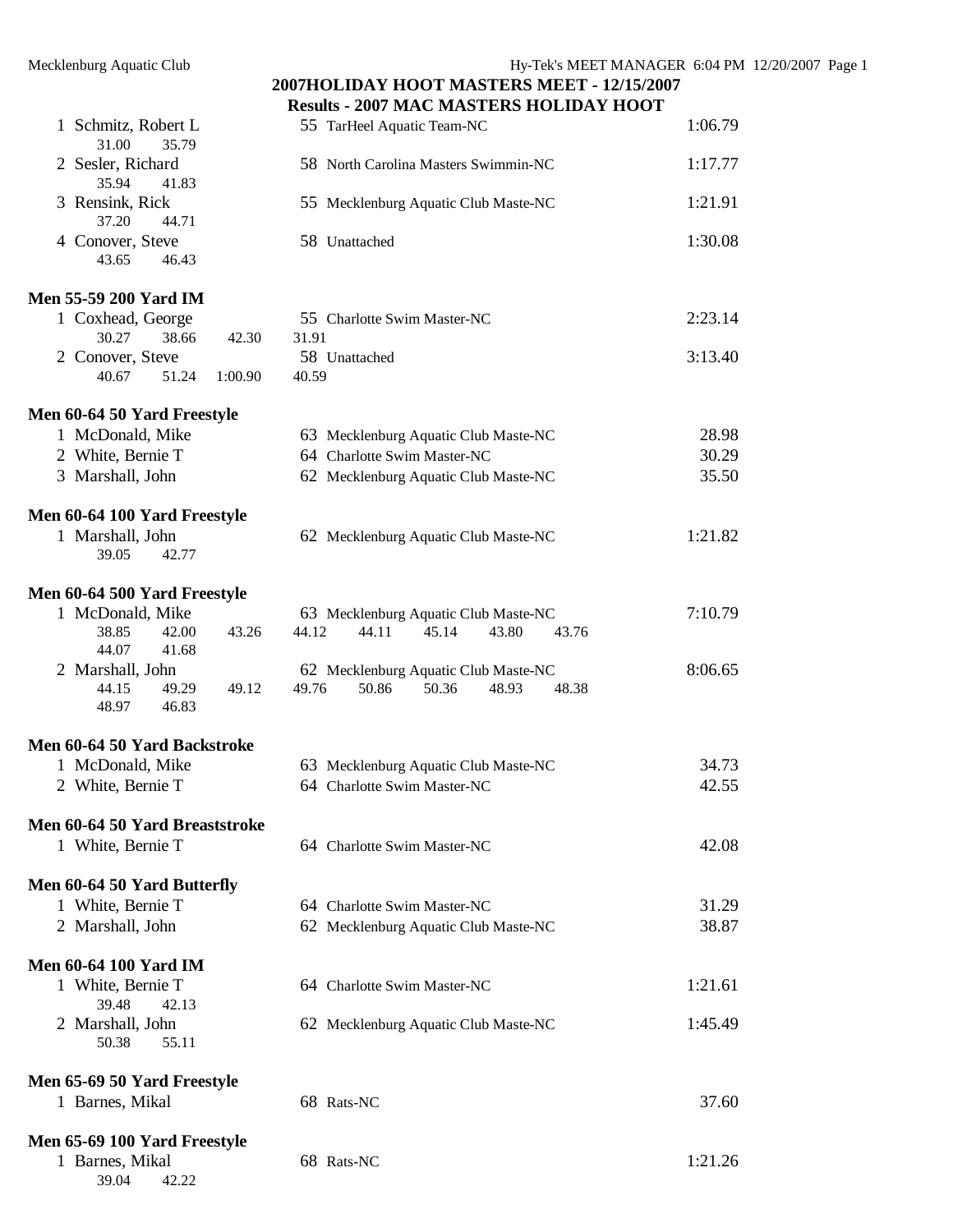# **2007HOLIDAY HOOT MASTERS MEET - 12/15/2007**

|                                 |                             |                |       |            |                                      |       |       | <b>Results - 2007 MAC MASTERS HOLIDAY HOOT</b> |         |
|---------------------------------|-----------------------------|----------------|-------|------------|--------------------------------------|-------|-------|------------------------------------------------|---------|
|                                 | 2 Fletcher, Doug<br>40.80   | 46.65          |       |            | 65 Raleigh Area Masters-NC           |       |       |                                                | 1:27.45 |
| Men 65-69 500 Yard Freestyle    |                             |                |       |            |                                      |       |       |                                                |         |
|                                 | 1 Fletcher, Doug            |                |       |            | 65 Raleigh Area Masters-NC           |       |       |                                                | 8:12.83 |
|                                 | 42.18<br>50.11              | 49.03<br>47.00 | 49.87 | 51.05      | 50.65                                | 50.71 | 52.19 | 50.04                                          |         |
|                                 | 2 Barnes, Mikal             |                |       | 68 Rats-NC |                                      |       |       |                                                | 8:14.08 |
|                                 | 41.97<br>50.77              | 48.58<br>48.69 | 49.66 | 50.06      | 50.99                                | 51.28 | 50.87 | 51.21                                          |         |
| Men 65-69 50 Yard Backstroke    |                             |                |       |            |                                      |       |       |                                                |         |
|                                 | 1 Morvay, Rudolph           |                |       |            | 69 Mecklenburg Aquatic Club Maste-NC |       |       |                                                | 48.81   |
| Men 65-69 100 Yard Backstroke   |                             |                |       |            |                                      |       |       |                                                |         |
|                                 | 1 Morvay, Rudolph<br>50.85  | 53.47          |       |            | 69 Mecklenburg Aquatic Club Maste-NC |       |       |                                                | 1:44.32 |
| Men 65-69 50 Yard Breaststroke  |                             |                |       |            |                                      |       |       |                                                |         |
|                                 | 1 Fletcher, Doug            |                |       |            | 65 Raleigh Area Masters-NC           |       |       |                                                | 41.62   |
|                                 | 2 Morvay, Rudolph           |                |       |            | 69 Mecklenburg Aquatic Club Maste-NC |       |       |                                                | 46.44   |
| Men 65-69 100 Yard Breaststroke |                             |                |       |            |                                      |       |       |                                                |         |
|                                 | 1 Fletcher, Doug<br>43.38   | 48.29          |       |            | 65 Raleigh Area Masters-NC           |       |       |                                                | 1:31.67 |
|                                 | 2 Morvay, Rudolph           |                |       |            | 69 Mecklenburg Aquatic Club Maste-NC |       |       |                                                | 1:43.84 |
|                                 | 50.58                       | 53.26          |       |            |                                      |       |       |                                                |         |
| <b>Men 65-69 100 Yard IM</b>    |                             |                |       |            |                                      |       |       |                                                |         |
|                                 | 1 Fletcher, Doug<br>48.12   | 48.81          |       |            | 65 Raleigh Area Masters-NC           |       |       |                                                | 1:36.93 |
|                                 | 2 Morvay, Rudolph<br>56.03  | 54.83          |       |            | 69 Mecklenburg Aquatic Club Maste-NC |       |       |                                                | 1:50.86 |
| Men 70-74 50 Yard Freestyle     |                             |                |       |            |                                      |       |       |                                                |         |
|                                 | 1 Clark, Jerry              |                |       |            | 70 Charlotte Swim Master-NC          |       |       |                                                | 28.65   |
|                                 | 2 Canterbury, Kirk          |                |       |            | 71 Mecklenburg Aquatic Club Maste-NC |       |       |                                                | 42.08   |
| Men 70-74 100 Yard Freestyle    |                             |                |       |            |                                      |       |       |                                                |         |
|                                 | 1 Clark, Jerry<br>30.68     | 32.35          |       |            | 70 Charlotte Swim Master-NC          |       |       |                                                | 1:03.03 |
|                                 | 2 Canterbury, Kirk<br>41.88 | 45.56          |       |            | 71 Mecklenburg Aquatic Club Maste-NC |       |       |                                                | 1:27.44 |
| Men 70-74 500 Yard Freestyle    |                             |                |       |            |                                      |       |       |                                                |         |
|                                 | 1 Clark, Jerry              |                |       |            | 70 Charlotte Swim Master-NC          |       |       |                                                | 6:47.72 |
|                                 | 37.19<br>41.65              | 40.46<br>39.51 | 40.78 | 41.44      | 41.59                                | 40.85 | 41.55 | 42.70                                          |         |
|                                 | 2 Canterbury, Kirk          |                |       |            | 71 Mecklenburg Aquatic Club Maste-NC |       |       |                                                | 8:59.07 |
|                                 | 47.73                       | 52.49          | 54.30 | 54.76      | 56.14                                | 54.51 | 55.54 | 55.22                                          |         |
|                                 | 54.96                       | 53.42          |       |            |                                      |       |       |                                                |         |

**Men 70-74 50 Yard Backstroke** 

| 1 Canterbury, Kirk |  | 71 Mecklenburg Aquatic Club Maste-NC | 43.47 |
|--------------------|--|--------------------------------------|-------|
|--------------------|--|--------------------------------------|-------|